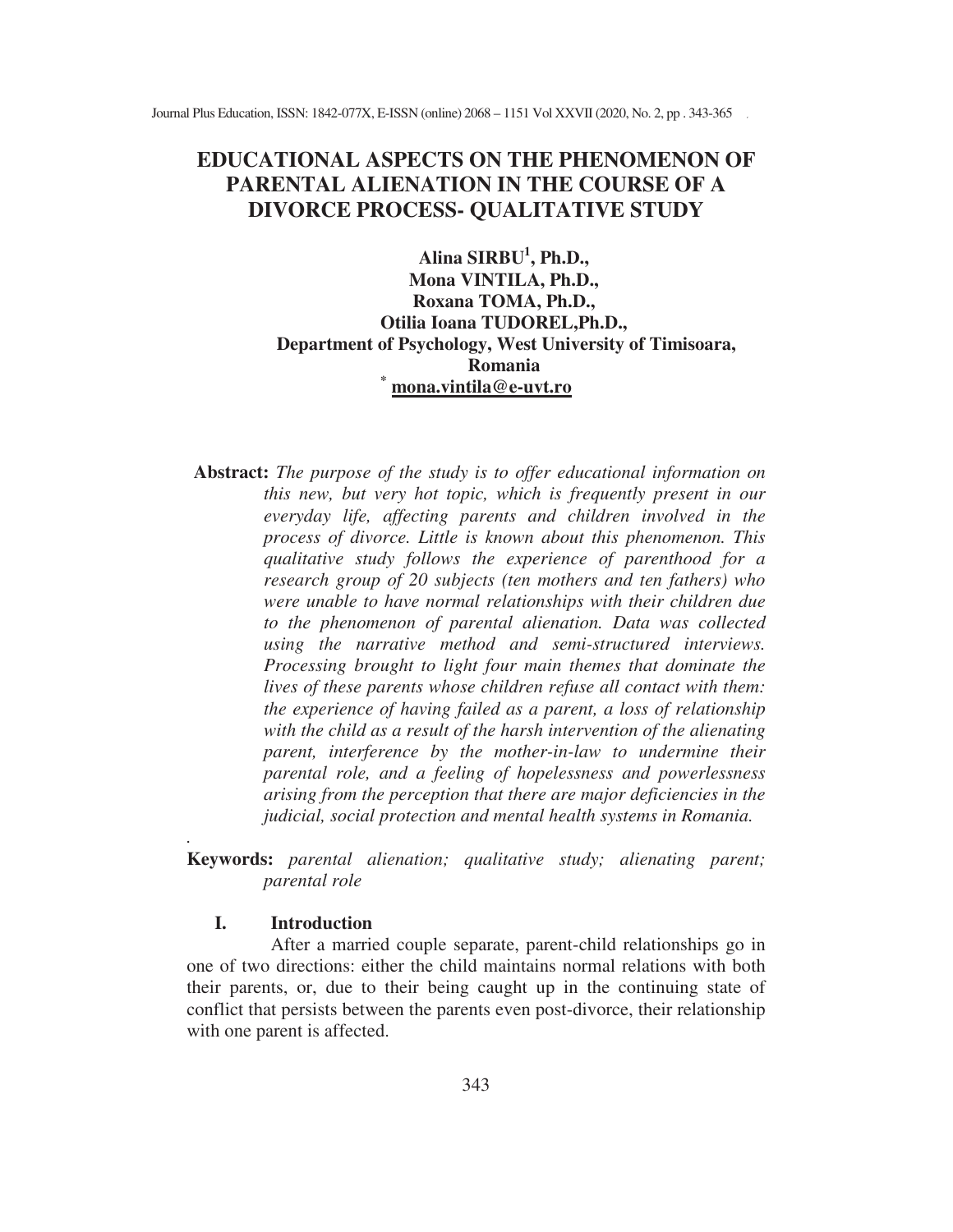The specialist literature shows that authors speak with one voice when describing the post-divorce effect on the parent-child relationship, even though a number of different terms are used to refer to it, including parental alienation syndrome (Gardner, 1985, 1987, 1992, 1998a, 1998b, 2002, 2004, 2008), alienated child (Fond-Harmant & Gavrila-Ardelean, 2016; Kelly & Johnston, 2001), parental alienation (Johnston & Kelly, 2001; Johnston 2003, 2004; Baker, 2005, 2007, 2010, Baker & Darnall, 2006, 2007; Baker*et al*., 2011, 2012; Kelly, 2010; Ben-Ami&Baker, 2012; Godbout & Parent,2012; Viljoen & van Rensburg, 2014;Lowenstein, 2015, Schwartz, 2015, Baker & Verocchio, 2016; Rowlands, 2018, Balmer, Matthewson & Haines Bernet, 2018), families with an alienated child (Lavadera, Ferracuti, & Togliatti, 2012, *apud* Friedlander & Walters, 2010; Gavrila-Ardelean, 2008), relationships of domination (Biolley, 2014). It is however clear that parental alienation is the term most frequently employed in the specialist literature to describe the way the parent-child relationship is affected postdivorce or post-separationIt proves to be even more necessary to be careful in the choice of words/terms used by professionals among each other and in communicating with other porfessionals: lawyers, judges or with the parents. In the last case the terminology should be addapted to the the parents' educational level, cultural and social background etc. (Goian, 2004; Goian, 2010; Goian, 2012).

When parental alienation occurs, we may identify a dichotomy of roles: the alienating parent (ally parent, preferred parent), and the alienated parent (target parent, rejected parent). The alienating parent (Lavadera *et al*., 2012) is the parent who deliberately and intentionally intervenes in the child's relationship with the other parent with the aim of severing the relationship between the two of them. The alienated parent (target parent) (Baker and Darnall, 2006; Lavadera *et al*., 2012, *apud* Baker, 2007) is the parent with whom the child refuses to interact, as a result of the deliberate intervention of the other parent (Biolley, 2014), even if prior to the divorce/separation this parent was perceived by the child as a good parent.

Study of the specialist literature shows that there are certain psychological traits that each type of parent possesses. While none of the parental typologies referred to above has been diagnosed with any form of psychopathology on Axis I (Lavadera *et al*., 2012), it has been found that fathers involved as agents in the process of parental alienation are very rigid, tend to exert pressure on others to behave as they wish (overly constraining), and have difficulty in expressing affection, while mothers who alienate are insecure (Lavadera *et al*., 2012). The same authors state that alienating parents are psychologically much more defensive than non-alienating ones and that they tend to be more rigid and less able to foresee the consequences of their actions (Siegel & Langford, 1998). In couples where parental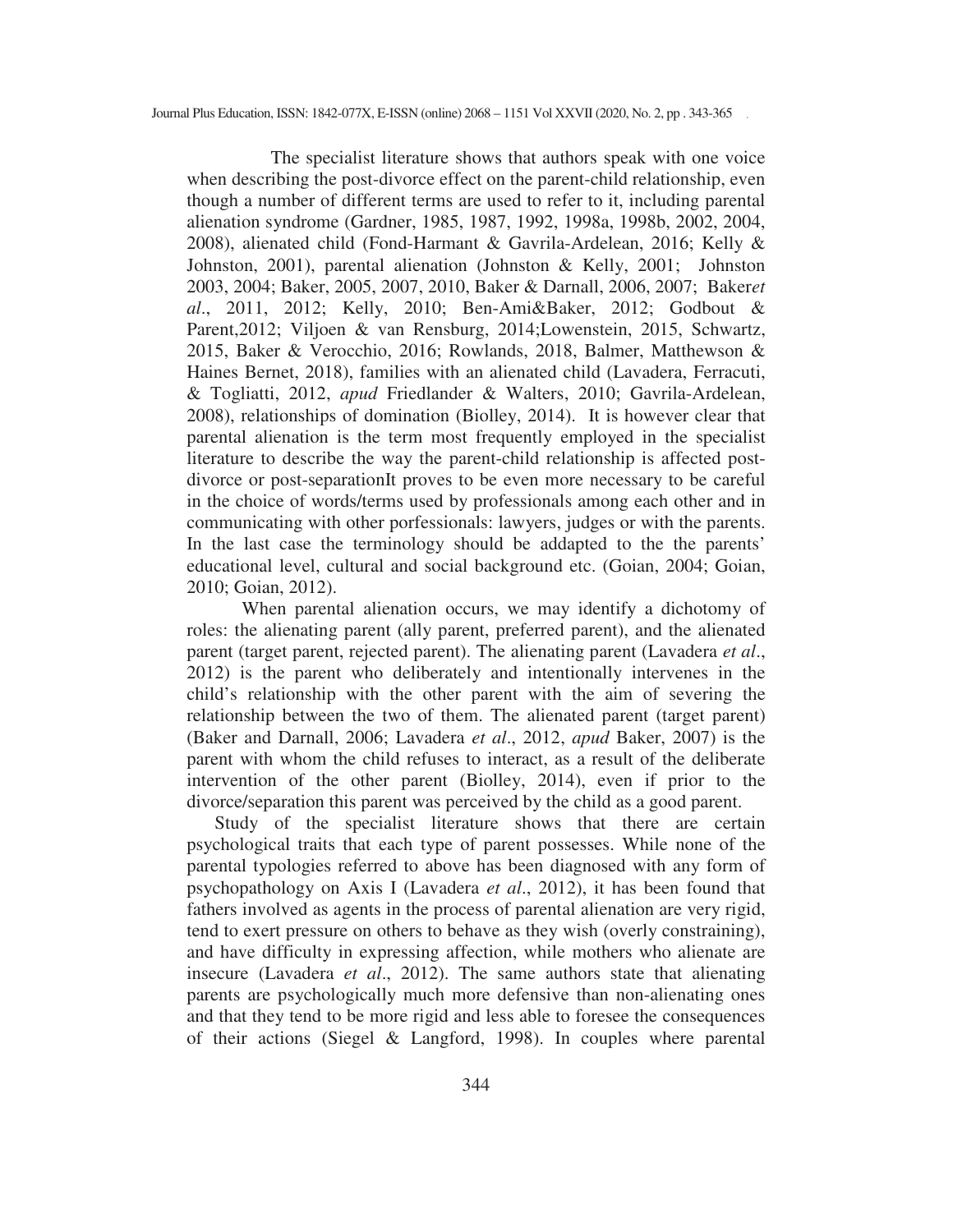alienation takes place, parents have a tendency to accuse each other of being irresponsible, murderous or dangerous (Lavadera *et al*., 2012).

Summers & Summers (2006) introduce the term of narcissistic alienating parent (NAP). A parent of this kind is someone extremely focused on their own ego who finds it difficult to conform to the standards and rules of society, who lies and manipulates, who is seriously deficient in the ability to show positive reactions of empathy to their own child, and the kind of parent who systematically deceives the child with promises and turns them into a little abuser ("little abuser proxies") who acts in the parent's name (Summers & Summers, 2006).

Balmer *et al.* (2018) state that alienating parents have been described as narcissistic, paranoid and with cognitive disturbances and also as people who find it hard to relate to theirfamilies of origin (Balmer *et al*., 2018, apudBaker, 2005a, 2006, Ellis & Boyan, 2010, Kopetski, 1998a, 1998b; Lorandos, Bernet and Sauber, 2013; Rand, 1997a, 1997b).

Alienated parents are described as rigid and lacking the skills needed for an effective parental style, emotionally detached, distant, passive, and with some problems in handling their feelings (Balmer *et al*., 2018, apudBaker & Andre, 2008, Drodz & Olesen, 2004, Friedlander & Walters, 2010, Gottlieb, 2012, Johnston, 2003; Rand, 1997a, 1997b; Godbout & Parent, 2012; Kelly & Johnston, 2001). Although earlier studies state that alienated (target) parents have an ambivalent attitude to their need to have a relationship with their children (Balmer *et al*., 2018, *apud* Baker & Andre, 2008; Friedlander & Walters, 2010), Balmer (2018) states that alienated parents do nevertheless display a great need to be involved in their children's lives (Balmer *et al*., 2018).

A study by Sîrbu and Buică (2019) demonstrates that there are no significant differences in personality structure, in terms of the BIG FIVE model, between alienating and alienated type parents. The results also indicate that both for alienating type parents and for alienated type parents there were significant correlations with post-traumatic stress disorder (Axis I) and with masochist type personality structure (AxisII) (Sîrbu, Buică, 2019).

Parental alienation has significant effects on all members of the family, but these are most serious for the alienated parent (the target/rejected parent). He/She may even go through a genuine "post-traumatic stress syndrome" (Biolley, 2014), experiencing high levels of anxiety and depression (Baker, 2010,Balmer *et al*., 2018), frustration, stress, fear, feelings of loss, weakness, helplessness and rage as a result of constant interaction with the alienating parent (Balmer *et al*., 2018, *apud*Baker, 2010a; Baker & Andre, 2008; Baker & Darnall, 2006; Vassiliou & Cartwright, 2001). Going through this process of parental alienation also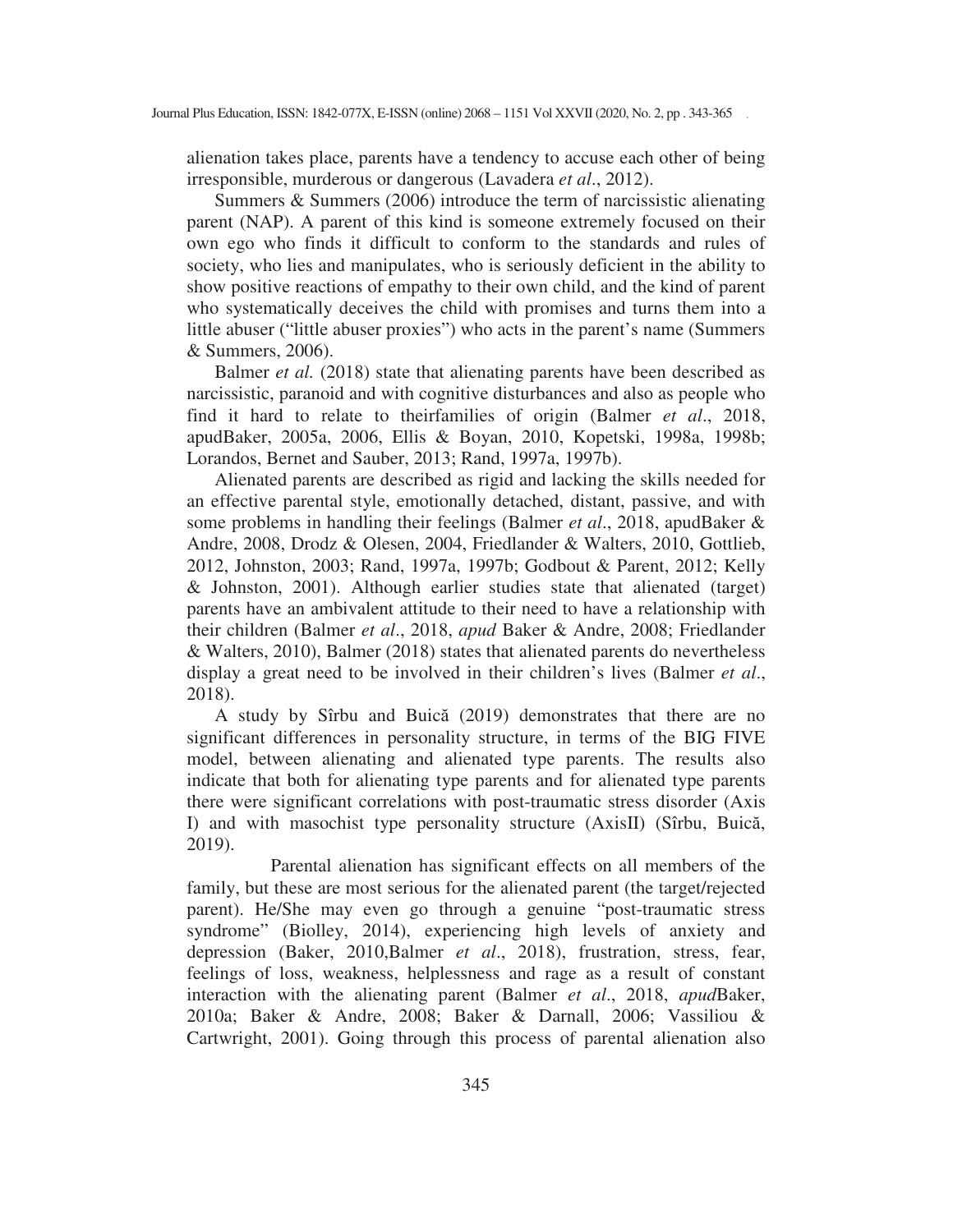involves the alienated parent in a number of unavoidable personal expenses that can leave them both emotionally and financially exhausted (Balmer *et al*., 2018; Gavrila-Ardelean, M., & Gavrila-Ardelean, L., 2017).

Research in the specialist literature suggests that mothers are more predisposed to become alienating parents while fathers experience parental alienation more frequently and more intensely (Balmer *et al*., 2018, *apud* Bow, Gould, & Flens, 2009; Ellis & Boyan, 2010; Gardner, 2002; Johnston, 2003; Meier, 2009; Nichols, 2013; Rand, 1997a, 1997b; Vassiliou & Cartwright, 2001, Ellis, 2005). Recent data published in a study by Balmer (2018) show that mothers are more predisposed to experience a more severe degree of exposure to parental alienation than fathers (Balmer *et al*., 2018). The same study also shows that fathers are more aggressive in their attempts to weaken the mother's authority in front of the child (Balmer *et al*., 2018).

Three studies that investigate the parental experience of parents who could not have normal relationships with their children have been identified as of particular relevance to this research project. One is that by Vassiliou and Cartwright (2001) of a sample composed of an alienated mother and five alienated fathers; it states that these parents' experience was characterised by their experiencing negative feelings and suffering both emotional and financial losses (Vassiliou & Cartwright, 2001).

Kruk (2010) carried out a study of fourteen women who had lost custody of their children following a divorce. The major themes highlighted were attachment and loss, the injustice of the legal system against mothers who fail to match up to the ideal of motherhood, physical and emotional violence within the family, the phenomenon of parental alienation and refusal of access to children, social stigma, poor access to services, and financial loss (Kruk, 2010).

In the third place, Finzi-Dottan *et al*. (2011) carried out a qualitative study on a sample of ten Israeli mothers whose children refused to have any contact with them. This piece of research highlighted as a major theme "fusion versus detachment", which was divided into four sub-themes: marriage that provides the illusion of escaping from an abusive home, the birth of a child as compensation for the chaotic experiences of one's own childhood, the abusive husband who exploits women's feelings of failure as mothers, and the husband and mother-in-law who drive away the mother (Finzi-Dottan *et al*., 2011).

As may be observed, the phenomenon of parental alienation involves both mothers and fathers as alienated parents, which means that it is necessary to investigate it in its effects on both categories of parents.

#### **II. Aim of the study**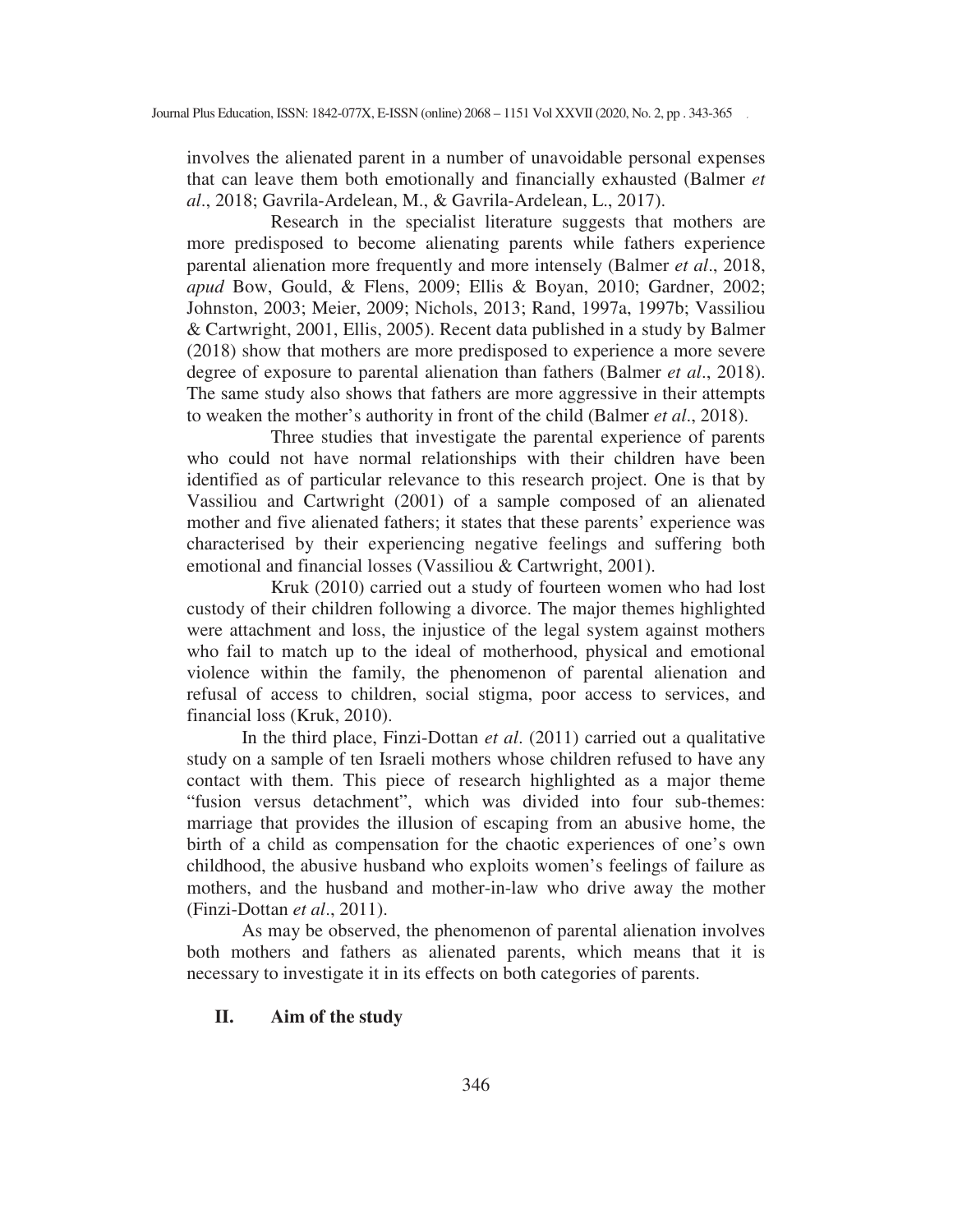The purpose of this qualitative study is to examine the experience of motherhood and fatherhood for alienated mothers and fathers who, despite having joint custody with the other parent, were unable to continue to maintain a normal relationship with their children because they came up against the latter's categorical refusal to have anything more to do with them.

## **III. Methodology**

## **4.1. Participant**

The study involved 20 Romanian participants, ten mothers and ten fathers, with a mean age of 37.5. They qualified for inclusion by:

- Being part of a couple who were divorced or going through a divorce;
- Having at least one child with their partner;
- Identifying themselves as going through a situation of parental alienation (the impossibility of having a normal relationship with their own child because of the deliberate interference of the other parent).

Of the 20 parents, 18 had custody (nine men and nine women, 90%) while for two of them (one man and one woman, 10%) custody of the child/children had not yet been agreed because the divorce process was still ongoing. 18 parents had the right to have the child/children living with them (four fathers and 14 mothers, 90%), while for two subjects (10%) it had not yet been agreed where the child/children should live because the divorce process was still ongoing.

 Female subjects represented 50% of the total sample (mean age 35.9) and displayed the following features:

- Marital status: nine mothers were divorced (90%), one going through a divorce  $(10\%)$ ;
- Number of children: five mothers one child  $(50\%)$ , three mothers – two children (30%), two mothers – three children  $(20\%);$
- Age of children: between one year old and 17;
- Custody: nine mothers had custody (90%), while in the case of one mother custody had not yet been agreed because she was still going through the divorce  $(10\%)$ ;

• Domicile of child/children: five mothers (50%) had won the right to have their children living withthem (but this was not the case, even though there was a court ruling that they should), four mothers (40%) did not have the right to have the child living with them, and in one case (10%) the child's domicile had not yet been fixed by court ruling as being with either parent since the divorce process was not yet finalised.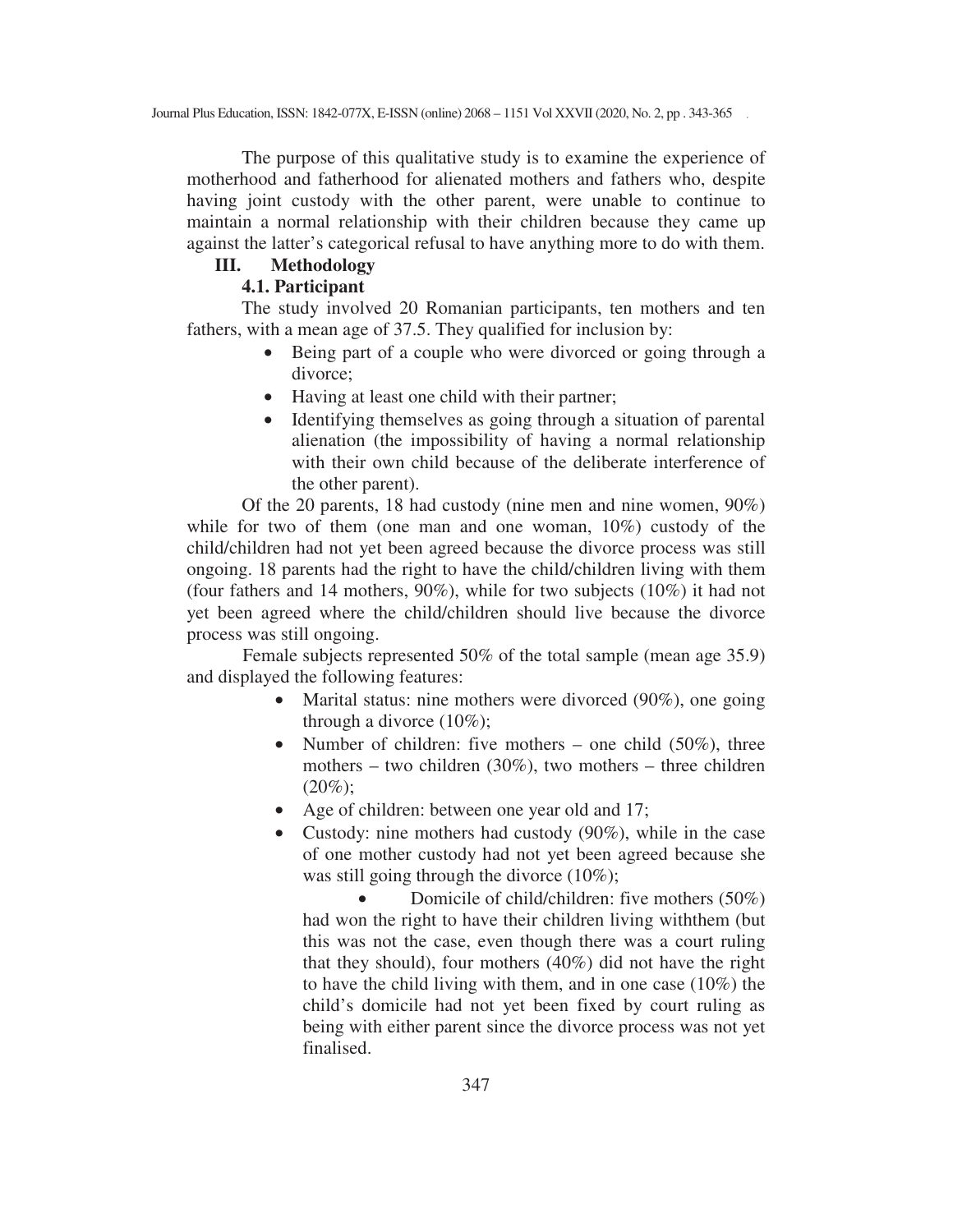Male subjects represented 50% of the total sample (mean age 39.1 years) and displayed the following features:

- Marital status: nine fathers were divorced (90%), one going through a divorce  $(10\%)$ ;
- Number of children: nine fathers one child,  $(90\%)$ , one father two children (10%);
- Age of children: between four and 12;
- Custody: nine fathers had custody (90%), while in the case of one father custody had not yet been agreed because he was still going through the divorce  $(10\%)$ ;
- Domicile of child/children: nine fathers (90%) were did not have the right to have the child living with them, while in the case of one father (10%) the child's domicile had not yet been fixed by court ruling as being with either parent since the divorce process was not yet finalised.

Between them, the 20 subjects had 28 children, 16 boys and 12 girls. The women had 17 children, 11 boys and six girls, while the men had 11 children, five boys and six girls.

All 20 parents said that they had been extremely involved in their children's lives before the divorce, with mothers regarding themselves as primary attachment figures for their child/children while fathers stated that they had been active participants in their children's lives through being directly involved in everything connected with their upbringing and care.

All 20 parents reported that post-divorce they had had no further contact with their children, with the latter refusing to be in contact with them for periods ranging from six months and three years. Not one of the parents had contact with their child, either directly (face to face meetings) or indirectly (by telephone or online) during the time the research was being carried out.

Subjects were selected from among people who had taken part in a process of psychological assessment requested by the court with a view to dissolving the marriage (divorce), fixing custody arrangements and/or establishing the child's/children's domicile. The psychological assessment carried out in the course of the psychological assessment showed that in terms of personality type, 13 subjects (65%, six men and seven women) were compulsives while seven subjects (35%, three women and four men) were combined histrionic-compulsives.

All subjects gave written consent to participate in this research project, the data needed for which were collected in the course of the psychological assessment.

## **4.2. Method**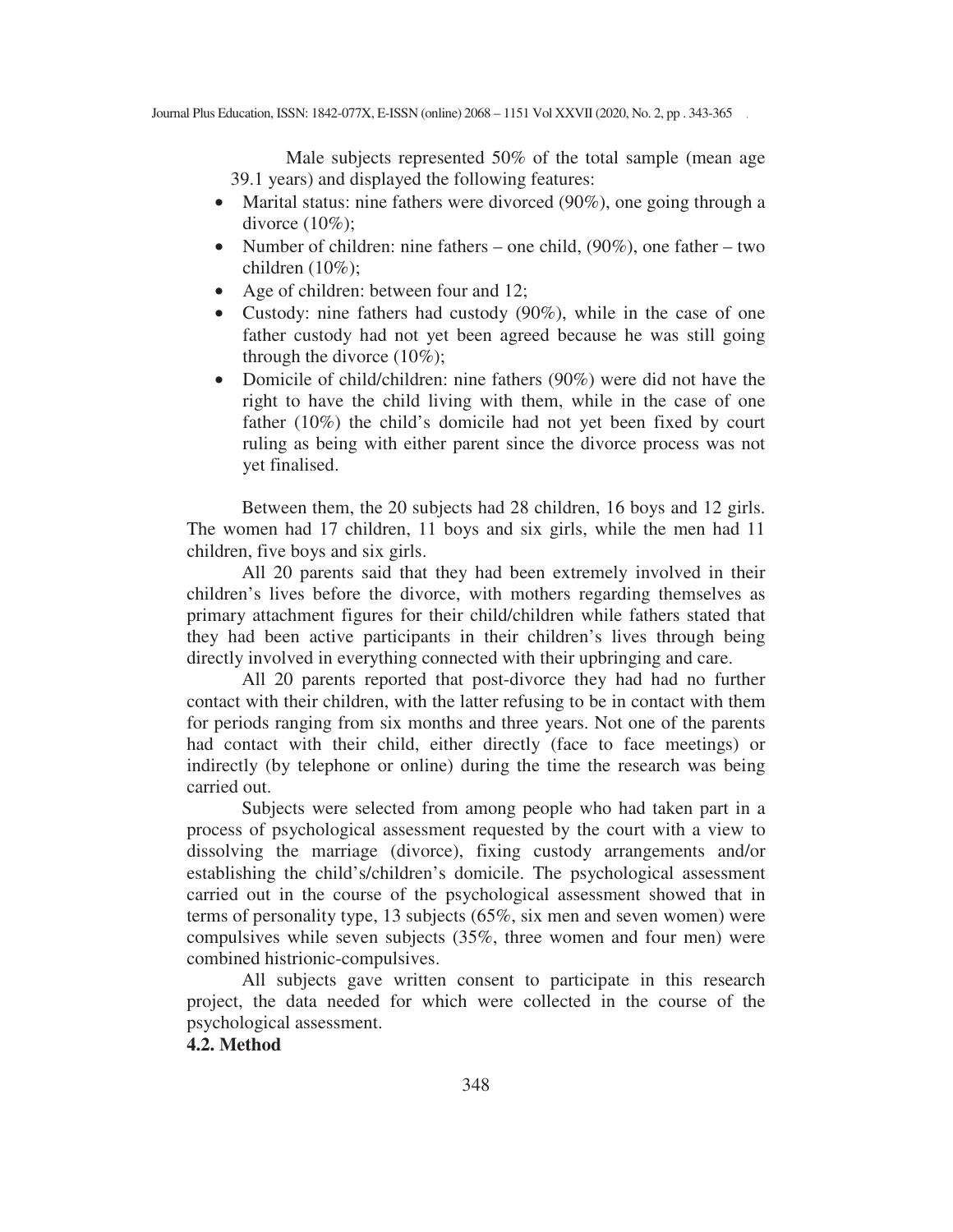The investigative method employed was the qualitativephenomenological one particularly useful when researching sensitive subjects (Renzetti & Lee 1993; Thoresen &Øverlien 2009) and areas in which, since there is little theoretical basis, further work is needed (Rosenblatt & Fischer 1993). To be an alienated parent who has lost contact with their own children implies profound feelings of pain and of life no longer having meaning, besides also tending to lead to sufferers being stigmatised by society.Assessing the specialist literature shows that this area has been too little studied up to now. Research studies that do address it rely on small targeted samples made up of limited numbers of informers who are "*rich in information*", so that representativeness occupies the foreground to the detriment of depth (Patton 2002; Creswell 2007).

Data was collected using the narrative method and the semistructured interview, directly and face to face with the subject, as a separate step in the psychological assessment procedure. Each subject was interviewed separately by a principal clinical psychologist and responses were transcribed verbatim. The conversation with each subject lasted two hours.

 The first step involved the use of the narrative method, with the subject using their own words to give information about their own childhood, their couple relationship (how the married couple was formed and how it ceased to exist), and about the process of parental alienation to which they had been subjected and the deterioration of their relationship with their child/children.

 The second step involved the semi-structured interview, for which an interview guide was prepared, along the lines of the research carried out by Vassiliou & Cartwright, (2010) and Finzi-Dottan *et al.,* (2011). The structure of this interview guide took as its starting-point the nine categories of subjects to be found both in the specialist literature (Vassiliou & Cartwright, 2001, Finzi-Dottan *et al*., 2011) and in clinical practice, as follows:

1. Shared characteristics of people who face the phenomenon of parental alienation (experience of divorce, violence, or parental alienation in their own families of origin);

2. Shared themes or problems found in the couple relationship that contribute to its breakdown;

3. Shared themes in participants' perceptions of the process of parental alienation;

4. What the child needs in order to cope better with the situation created by their experience of their parents' divorce;

5. The subject's perception of the process that led to the child's refusal to relate to their parent;

6. The subject's feelings towards the estranged child;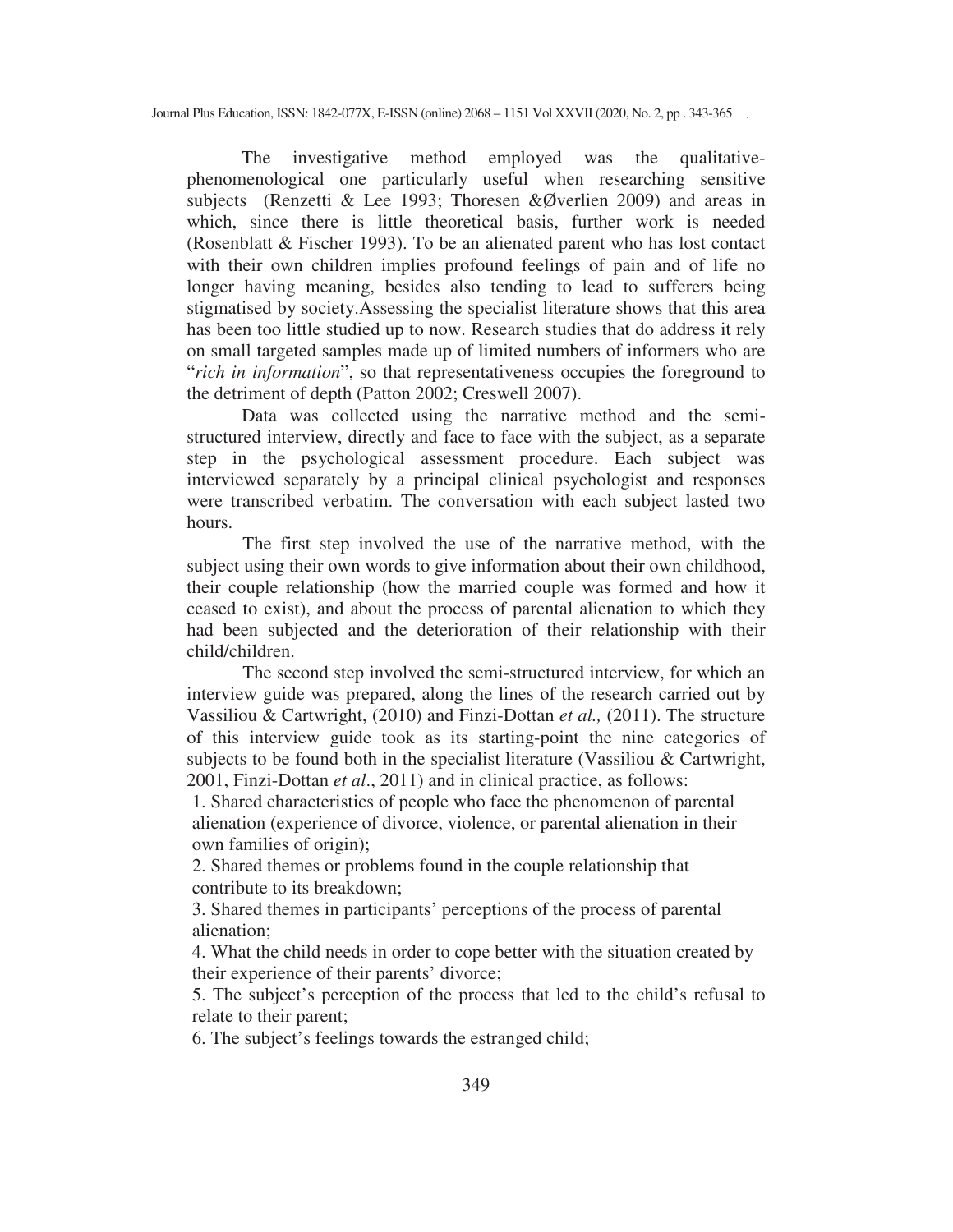7. The impact of parental alienation on their feeling of identity as a parent;

8. How the subject perceives their future life in the role of parent;

9. Changes the subject would make if they had the opportunity to do things differently in their couple relationship so as to prevent it ending as it had done.

## **IV. Results**

#### **4.1. Data analysis**

Data analysis was performed in an inductive way in conformity with the phenomenological paradigm (Moustakas 1994), the intention being to understand the lived experience of each alienated parent. Two clinical psychologists read each of the transcribed interviews in its entirety for this inductive assessment. The data was organised under the themes that emerged from the descriptive accounts, with each of the psychologists keeping their interpretative notes separate. Following this procedure gives the study greater credibility (Lincoln & Guba 1985).

In order to increase the credibility of the interconnected codificators, the thematic content analysis was carried out separately by each psychologist (Schwandt 2007), both for the content and for the interpretations of different cases given. Subsequently, the two psychologists compared and examined their individual assessments, discussing discrepancies and seeking common ground, thus increasing the degree of consistency between the evaluators. Systematic analysis of data based on the participants' accounts maintained the credibility of the research study (Lincoln & Guba 1985).

Qualitative analysis is an important method that makes it possible to observe the experience a person has been through and their point of view regarding the situation without the interference of external assumptions (Sutton & Austin, 2015). Phenomenology is concerned with studying experience from the perspective of the individual, assumptions, and customary ways of perceiving. Epistemologically, phenomenological approaches are based, in a personal paradigm, on knowledge and subjectivity and underline the importance of personal perspective and interpretation. As such, they are important in providing an understanding of subjective experience, as through them one obtains knowledge about people, their motivations and actions and the viewpoints they come to adopt as a result of the large volumeof assumptions they assimilateand the conventional wisdom they encounter (Lester, 1999).

#### **4.2.Findings**

The results of the study demonstrate the following points:

a) Those who face parental alienation in their families after the breakdown of their marriage are people who in their families of origin had to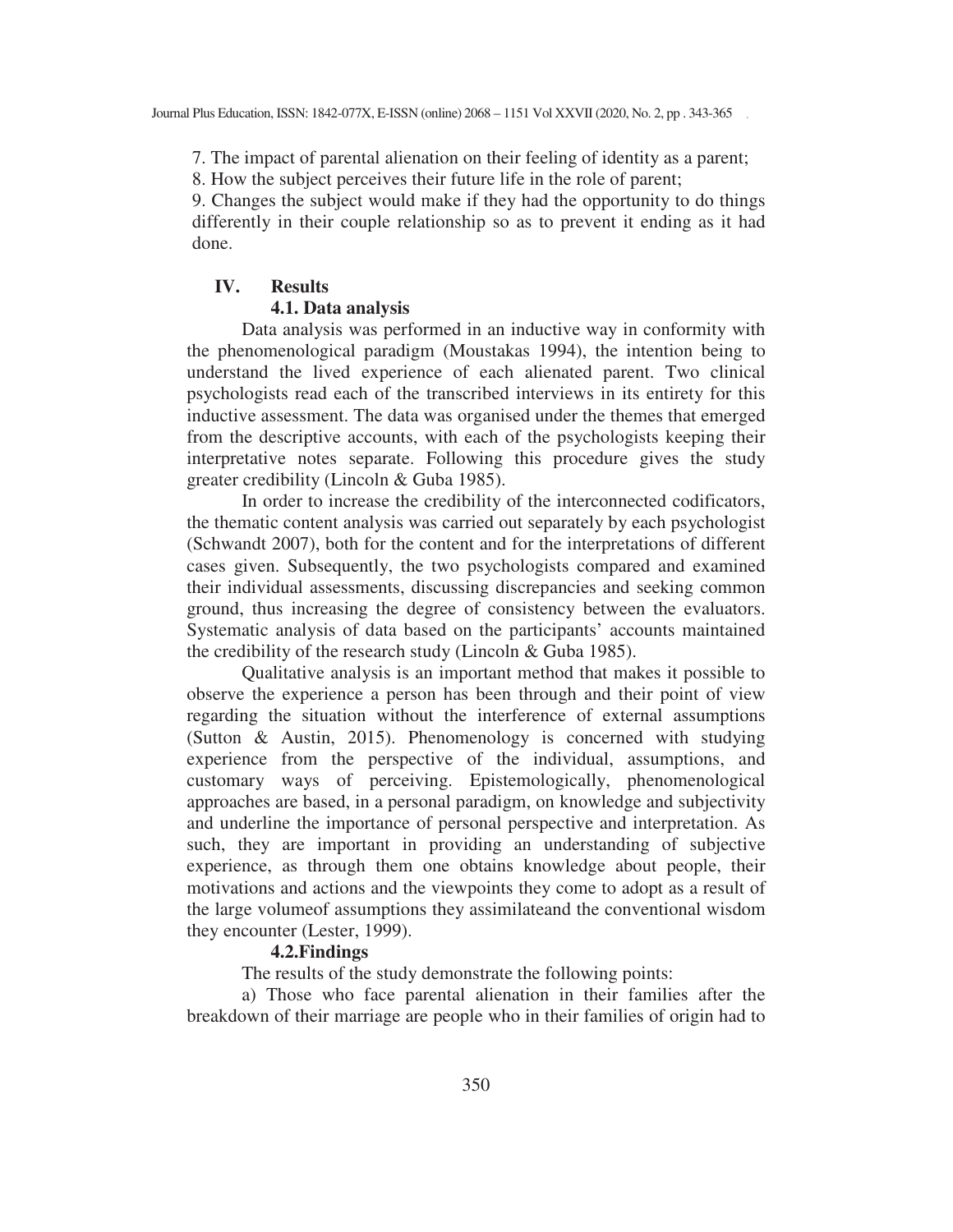face divorce (85%), conflicts between their own parents (70%), parental alienation (70%), or physical violence between their parents (60%);

b) Common issues and problems in couple relationships that contribute to their breakdown are damaging levels of conflict pre- and postdivorce (100%), delaying the decision to break up/divorce (100%), involvement of the mother-in-law (90%), infidelity (75%), and physical violence  $(55\%)$ ;

c) Common themes in participants' perception of the process of parental alienation are the turning of the child into an ally of the alienating parent (100%), feelings of powerlessness on the part of the alienated parent in relation to their own child (100%), negative feelings (rage and a need for revenge) on the part of the alienating parent against the alienated parent (100%), along with a the excessive leniency of the Romanian legal system towards the actions of the alienating parent and the inadequate understanding of the phenomenon among mental health and social protection specialists  $(90\%)$ 

d) As perceived by the alienated parent, what the child needs in order to cope better with the situation brought about by their parents' divorce are joint custody (90%), a conflict-free relationship between their parents (85%), and their continuing to live in the home to which they are used (80%);

e) The subject's perception of the process that led to the child's refusal to relate to the parent is that the reasons behind this reaction are the clear intervention of the alienating parent in the relationship between the child/children and the alienated parent (100%) and intervention by the mother-in-law (90%);

f) The subject's feelings towards the estranged child are unconditional love (80%) and ambivalence (20%);

g) The impact of parental alienation on subjects' feelings about themselves as parents is reflected in their experiencing such emotions as low self-esteem and self-confidence (90%), a feeling of disappointment in relation to their performance as a parent (85%), feelings of sadness, hopelessness, lack of energy and trust, sleep disturbance and loss of appetite, pessimistic thoughts about their life in the future and problems in imagining that future (85%), self-accusation and self-blame, feelings of a lack of personal worth and of having failed catastrophically in their role as a parent (85%), an inability to take action sooner to oppose the negative influencing of their child by the other parent (75%), negative labelling and criticism from society (50%, exclusively for female subjects);

h) The way subjects perceive their future lives as parents demonstrates that the alienated parent sees their future relationship with the child in a pessimistic way (85%), as a consequence of emotional, physical and financial exhaustion, but that they do not give up trying to re-establish a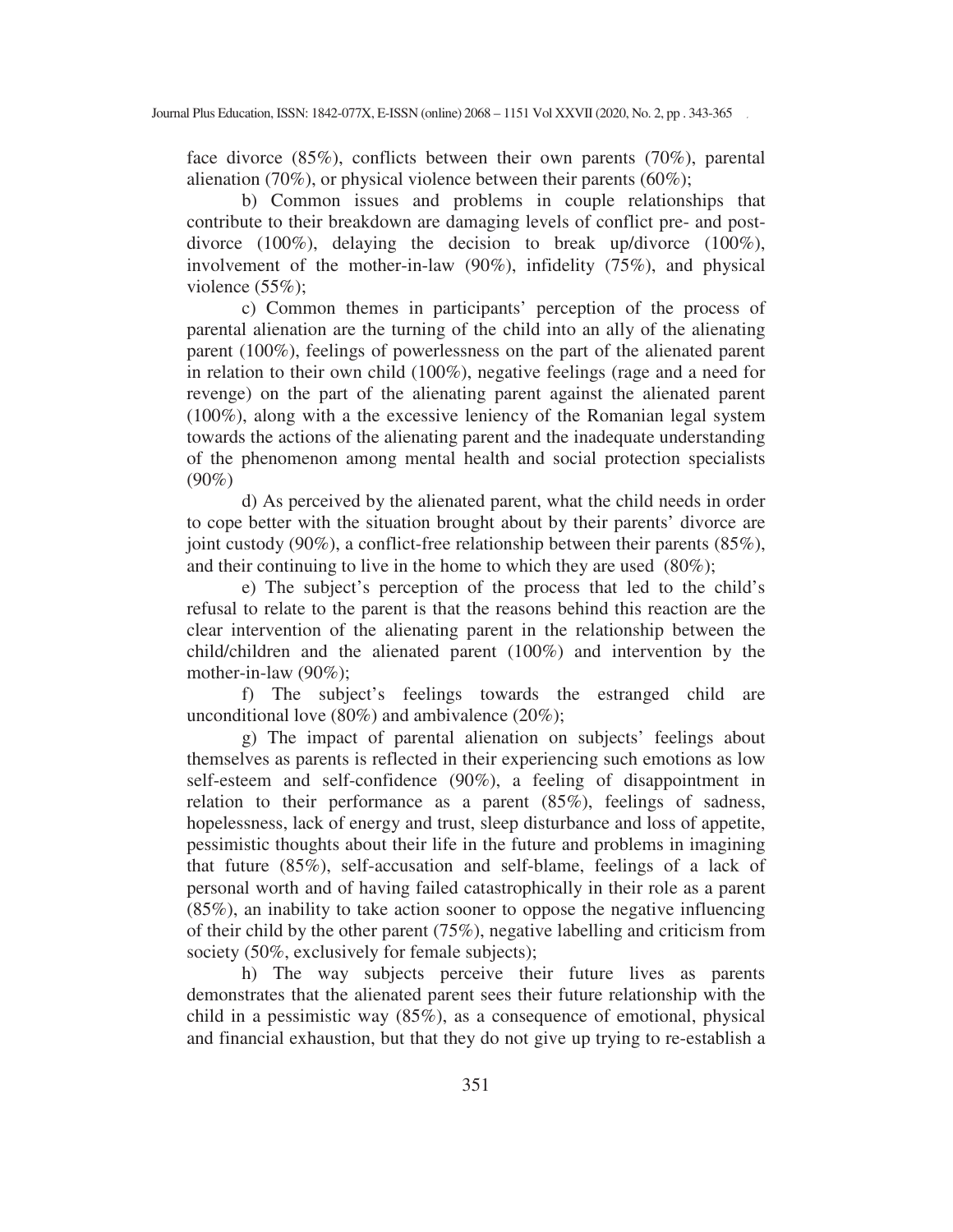normal relationship with their child/children – persevering with legal procedures, visiting the child at school, sending letters and messages, attempting to make contact on the telephone, and going to see the child inpublic playgrounds (100%);

i) The changes the alienated parent would make if they had the chance to handle their couple relationship differently in order for it not to end as it didare not marrying the same type of partner (100%), initiating moves to separate from the former partner sooner (90%), and seeking early psychological help (85%).

Analysis of results demonstrates the existence of four themes that dominate the lives of parents involved in the process of parental alienation, from the point of view of the alienated parent. These are (a) experiencing a sense of having failed as a parent and having negative emotions that affect their well-being, (b) losing their relationship with the child as a consequence of the harsh intervention of the alienating parent (c) the interference of the partner's family of origin and the undermining of their parental role (d) a perception that there are serious gaps in the Romanian legal system and that specialists in the mental health and social protection systems have insufficient knowledge about parental alienation.

#### **(a) Experiencinga sense of having failed as a parent and having negative emotions that affect their well-being**

Our study results show that the alienated parent, whether male or female, experiences a feeling of powerlessness in relation to their own child/childrenand is over-indulgent towards them for fear of angering them and losing their relationship with them. The child is thus the one who fixes the rules of interaction with the alienated parent, who accepts the treatment meted out by the child. The present study also shows that these parents, whether male or female, experience disappointment in relation to their performance as parents, believing that they were incapable of setting boundaries at the right moment in their relationship with their child/children, for fear of being regarded as unloving parents, which made them unable to take earlier action to resist the negative influencing of the child by the alienating parent. These results resemble those reported by Finzi-Dottan *et al*. (2011) and by Vassiliou and Cartwright (2001). The results also demonstrate that the alienated parent experiences low self-esteem and selfconfidence, which is in harmony with the findings of Warner (2005) and Middleton (2006), and also that alienated parents exhibit depressive emotions, have difficulty in imagining the future, and experience a constant feeling of sadness (echoing the research findings of Baker (2010), (Biolley, 2014) and Balmer *et al*. (2018). It is likewise observable that alienated parents tend to be self-accusatory and self-blaming, which echoes what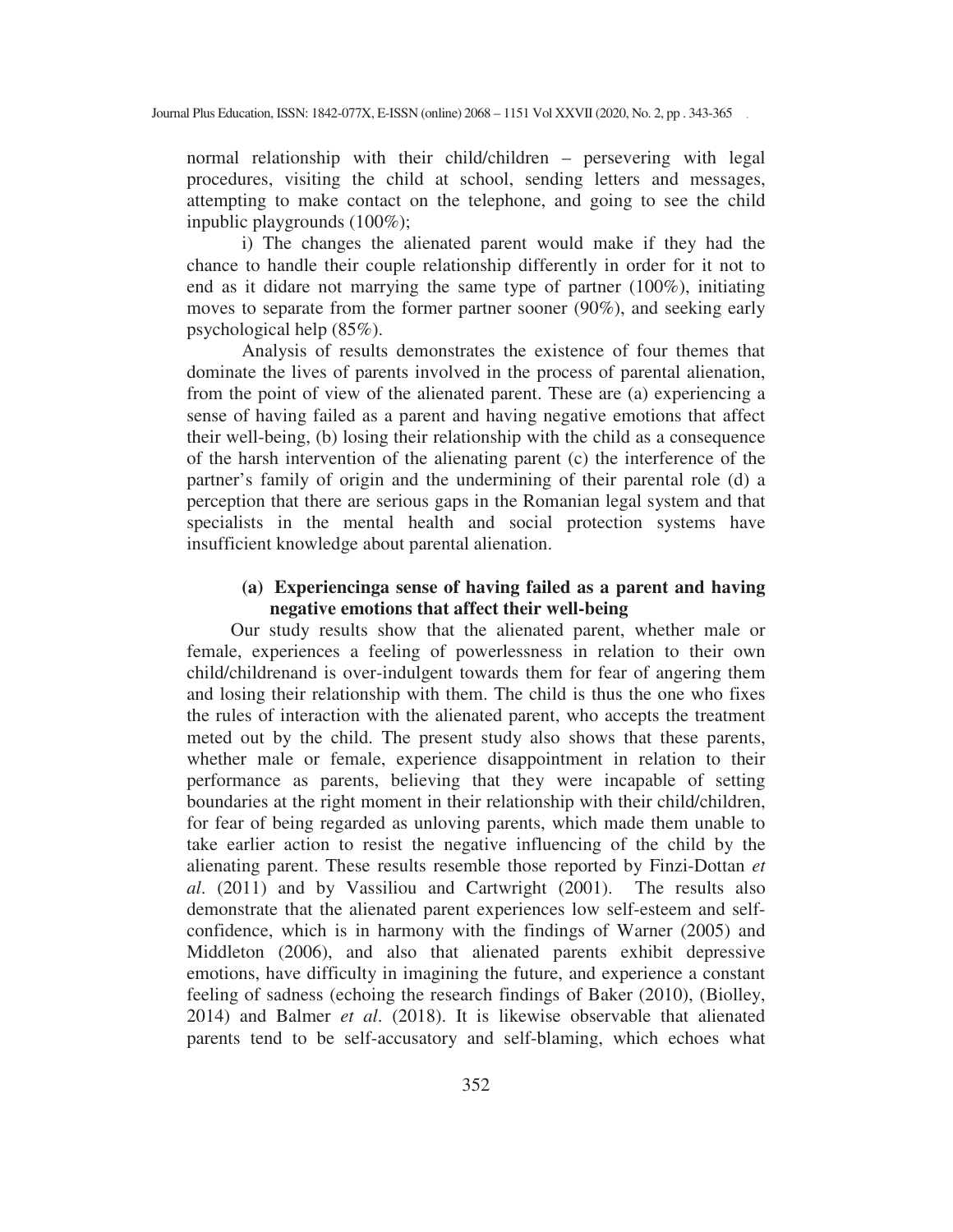Finzi-Dottan *et al.* (2011) found, and that they experience negative labelling and social ostracism, once again inharmony with the findings of Finzi-Dottan *et al.* (2011).

The words that best describe this themein the context of the study are *failure, disappointment, fear, regret, depression, sadness, inability, lack of trust, lack of worth, bad parent,* and *lack of boundaries.* 

Mrs P. describes her experience as a parent after approximately three years of no longer having had a normal relationship with her nine-yearold sonas follows: "He doesn't want to see me and I can't do anything. I go to the school every week and stand outside, watching him through the playground fence playing with his classmates. If he sees me, he shouts at me and calls me a fool, telling me that he never wants to see me again. I feel completely powerless. When I manage to see him at closer range, I only tell him I love him. And when I go away, I cry. I feel I'm a failure as a mother, I ask myself where I went wrong. I know it's not his fault, because he's my darling and I love him, and I know that his dad and his dad's mother tell him all kinds of horrible things about me. I am heartbroken and my life has no meaning since they took him away from me."

Mr N. describes his experience of being an alienated parent as follows: "I haven't hugged Ana since she was three. Now she's five. Every time I go to see her at the kindergarten, she stares at the ground and refuses to say a word. She won't say anything and I don't know what todo. If I get too close to her, she runs away and cries, and even the kindergarten teacher won't let me near her, because she's under orders from my ex-wife and says she doesn't want to get in trouble with her. I took the court papers to the head teacher to prove we have joint custody, but it got me nowhere. I feel sad, disappointed and sometimes depressed. I no longer have any confidence in myself and I don't know if I was a good father. Before the divorce, she used to jump into my arms and be pleased to see me when I got home from work. Now it seems as if I'm the person in the world she's most afraid of."

## **(b) Loss of relationship with the child as a result of the harsh intervention of the alienating parent**

Our study results show that alienated parents grasp that the occurrence of the phenomenon of parental alienation is due principally to the deliberate intervention of the alienating parent and also to their feelings and needs, these feelings taking the form of anger and a need for revenge. Intervention by the alienating parent takes the further form of turning the child into an ally of theirs who joins them in breaking off relations with the alienated parent. These results are in agreement with those reported by Vassiliou and Cartwright (2001) and Finzi-Dottan *et al.* (2011), whose research projects demonstrate that the alienating parent intervenes in a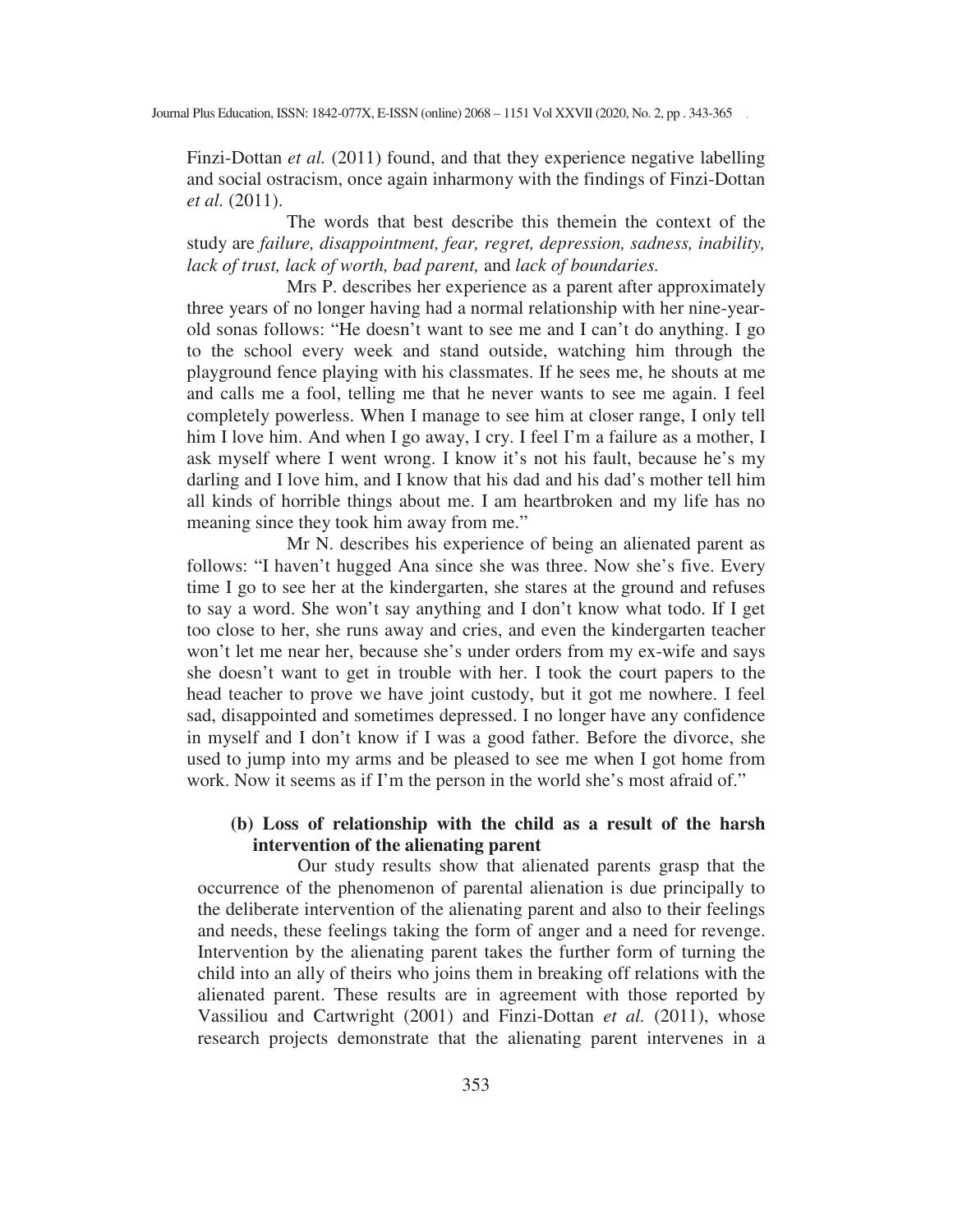harsh and deliberate way in the relationship between the child/children and the alienated parent to bring about a deep rift in the relations between them (Vassiliou and Cartwright, 2001; Finzi-Dottan *et al*., 2011).

The words that describe this theme of the study are *influence, loss of control, revenge, ally, powerlessness, helplessness, anger, weaponised child.* 

Mrs M. describes as follows how her ex-husband intervened in her relationship with her son, now aged 17: *"I was a housewife, I never went out to work because I had three children. Alex is the oldest and I always had a special relationship with him. I love them all the same, but he was the one who awoke maternal feelings in me. When he was little, everything was OK, even though my ex-husband used to put me down in front of the children. Alex didn't seem to notice, but when he got bigger he started using exactly the same expressions as his father. He claimed I was stupid, uneducated, uncivilised and an unnatural mother (because I was supposed*  not to have given him his medicine when he was ill as a small child). It all *came to a head at the point when he came to tell me he and his father were divorcing me. He was 14 when he said that. My ex-husband used to treat me very badly; he didn't hit me, but he subjected me to verbal humiliation, and Alex started doing the same. After the divorce he told me I wasn't his mother anymore and his father was inthe right and I was a failure and he didn't want to see me again. And that's how he behaved. For three years now I've had almost no news of him; he doesn't want to speak to me anymore. And his father tells him he's treating me just right, because I don't deserve my children."*

This is how Mr A. relates his experience in his relationship with his child after his divorce: *"Tibi doesn't want to come near me. He's six now, but he refuses to see me because he knows I definitely want to kill him. That's what his mother has told him. That I wanted to kill him before he was born. That it's my fault his grandfather died. That I'm a murder and won't be satisfied until I've killed everyone. Before the divorce he enjoyed going out for bike rides with me, playing with Lego with me and joining me in my after-lunch sleep. Now he calls me a murderer. These are not the words of a child of six. His mother has told me that she won't give up until she's completely destroyed me. The child is hers, she's his mother, and I need to disappear from their lives."* 

## **(c) Interference by the partner's family of origin and undermining of the parental role**

With reference to this theme, study results show that it is perceived by participants as a major factor in destroying the alienated parent's relationship with the child. Mothers-in-law are perceived by both female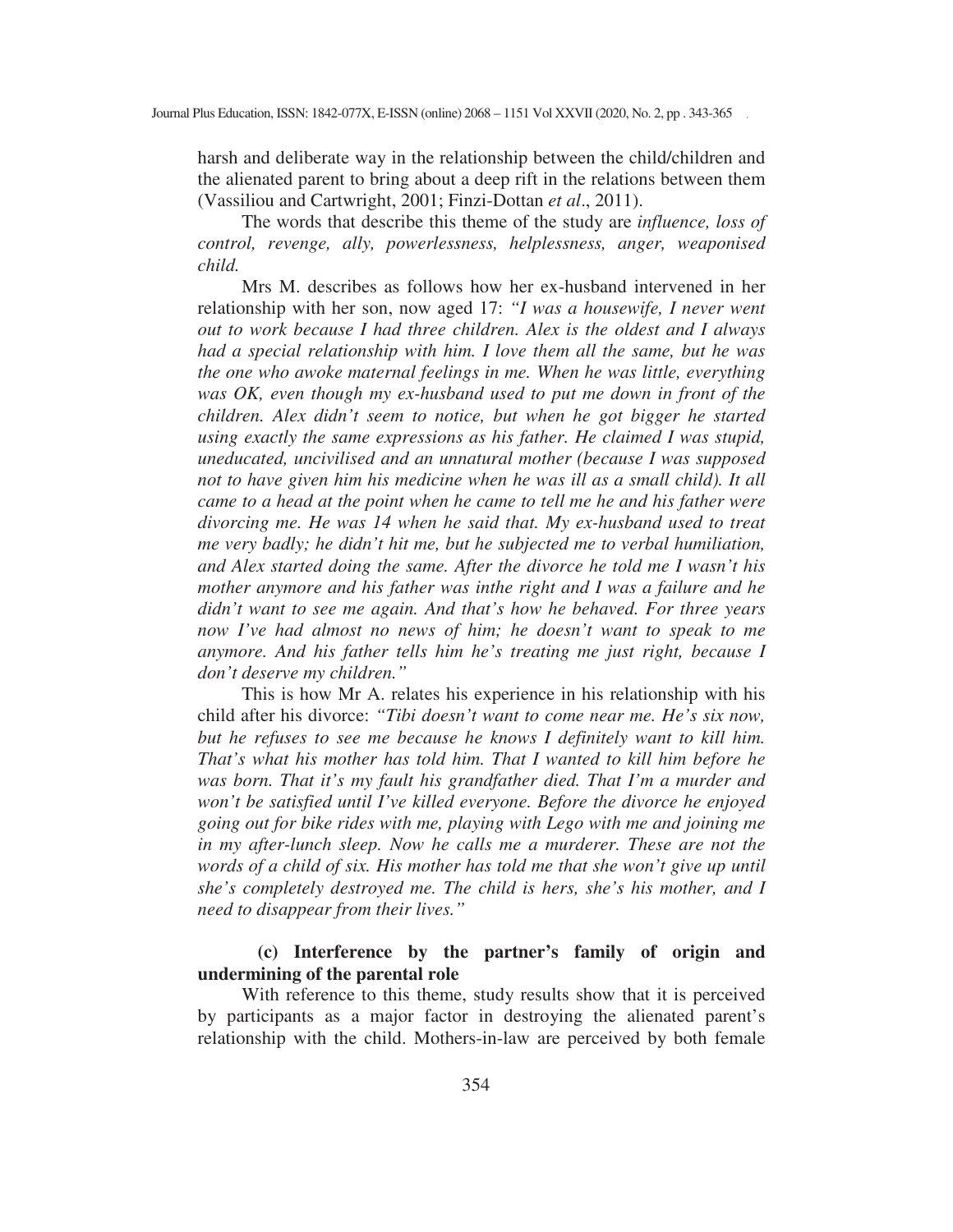and male subjects as being extremely interfering, and such interference tends to provoke parental alienation. Whether this interference takes place in a subtle way, the professed motive being to help the married couple, or in a harsh way, through criticism of the subject and undercutting their role as a parent, the effect of such behaviour is to provoke the phenomenon of parental alienation. These findings support the results of Finzi-Dottan *et al.* (2011), which demonstrate that mothers-in-law, by undermining the mother's maternal role, intervene in her relationship with the child, which implicitly tends to provoke parental alienation.

Words that highlight this theme within the study are *interfering mother-in-law, intervention, suffering, pain, loss.* 

Mrs P. says that her relationship with her daughter was deeply influenced in a negative way by her former mother-in-law: "After I gave birth, she moved in with us. I didn't want this, but my husband brought her. She lived with us for three months, night and day, and after that she came every day until we got divorced. She taught Sofia to call her 'Good Mother". She didn't use to criticise me directly in front of Sofia, but she had a subtle way of making me feel deskilled. Every day I felt that little by little I was losing my child. Sofia became very attached to her and after the divorce she didn't want to come with me. She stayed with her father and grandmother in my former home.*There was absolutely no way I could take her with me. Now she doesn't want to see me. She says that I left her father and that I am a bad mother. In six months I've seen her only once, and that was at the birthday party of some mutual friends. She ran away from me to her grandmother, who picked her up and told me in front of her that I was traumatising the child and that I had better leave."* 

Mr I. describes the way the dynamic of his relationship with his child changed after his former mother-in-law moved to his home: *"She played the victim all the time, but did absolutely everything Vlad wanted. He was two and my wife had to go back to work. The child had no boundaries set for him at all, he used to do exactly as he pleased, and when I tried to put some limits on his behaviour my ex-wife would intervene and undermine my authority. My mother-in-law also made my wife believe I was involved with a neighbour. That's where all the trouble started. There was nothing between us, but my ex-wife was very easily influenced and believed everything her mother told her.Sometimes I think my ex-mother-inlaw's aim was to destroy my marriage. I couldn't take it any longer and I moved out. Now I haven't seen Vl-du for almost a year. He's five, I won joint custody, but his mother says he doesn't want to see me. I tried to take him away by going there with a court official, but my ex-mother-in-law was there; she hit me and called me a murderer in front of the child, who was absolutely terrified. I'm at my wits' end."*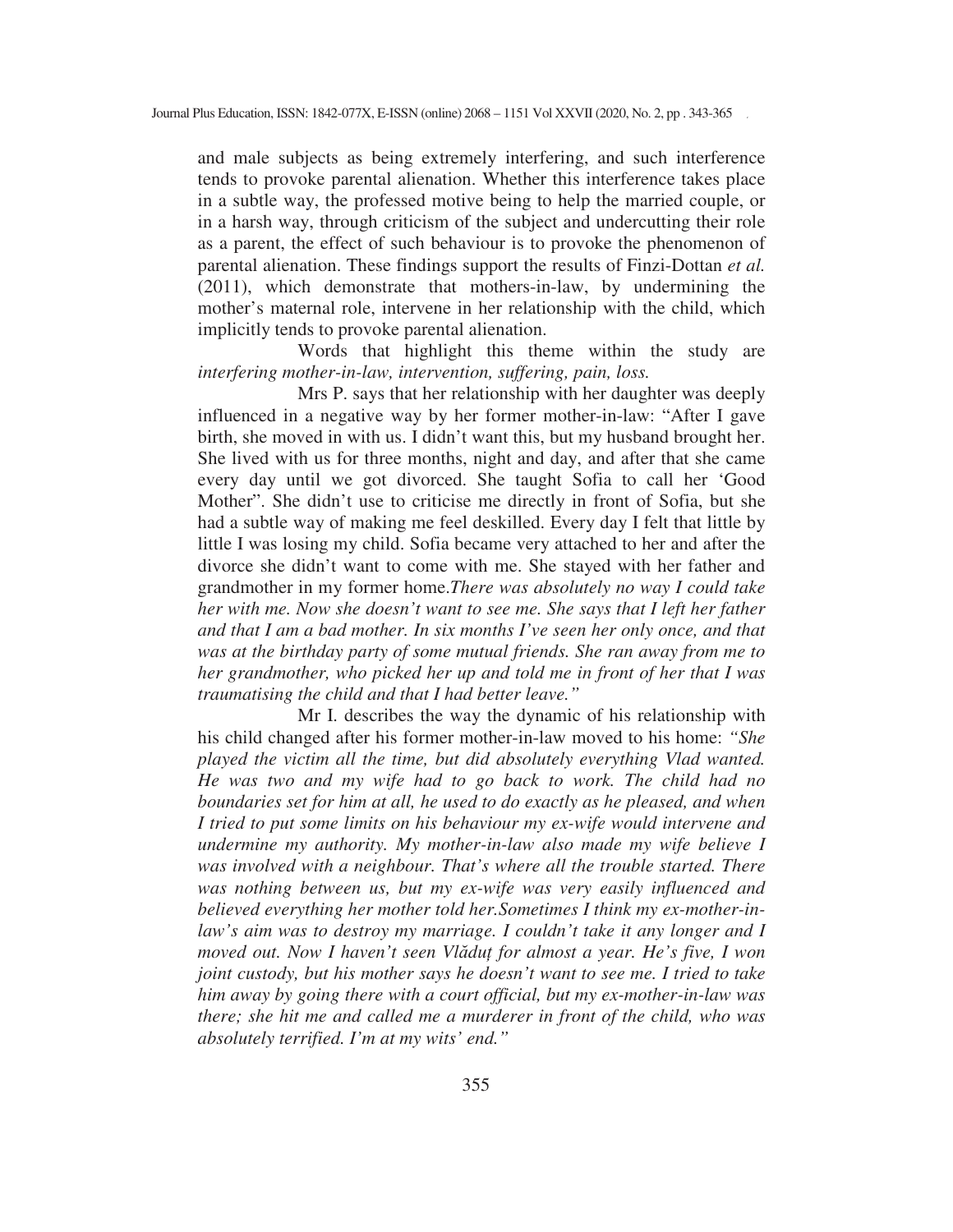## **(d) The perception that there are serious deficiencies in the Romanian legal, mental health and social protection systems**

A major theme highlighted by this study is the disappointment alienated parents feel regarding some serious deficiencies in the Romanian legal system. Although the great majority of participants in the study had joint custody, and some of them also still had their children living with them, not one of them had been able to have a normal relationship with their child/children. Their frustration sprang from the fact that even though they had been to court and won a legally binding ruling regarding the way they should continue to have a relationship with their child, the alienating parent had interfered to prevent this, despite the fact that such behaviour was in no way legally sanctioned.A further disappointment has to do with the fact that mental health system specialists and those working in the social services are insufficiently informed about parental alienation. At the point when the alienated parent seeks help from these services they come up against extreme rigidity and a lack of support. These findings are consonant with those of Gardner, 1991, 1992; Clawar & Rivlin, 1991; Dunne & Hedrick, 1994; Girdner, 1985, and Vassiliou & Cartwright (2001).

Words used to describe this theme by participants in the study are *lack of trust, injustice, pessimism, exhaustion, poorly trained experts.* 

Mrs H. describes her disappointment with Romanian justice:*"I'm at my wits' end. I'm exhausted from every point of view – mentally, emotionally, financially. I won all the cases in all the courts: the magistrates'court / higher court, the Court of Appeal. I've got custody and the right to have the child living with me. I've been trying to get him away from his father for three years. And nobody does anything. They won't help me in the least. He was six when we got divorced. My husband cheated on me with his secretary and I didn't want to stand in his way, I left and took the child with me, but I let him visit him a week later, because I thought it was normal that the child should have contact with his father too. He never brought him back. I have never seen him again and I've not been alone with him for three years. Now the child is afraid of me. I've been to Child Protection, the Town Hall, to NGOs, but no one can do anything. I'm desperate. I'm dying with the law in my hand, no one does anything to him. He laughs in my face and defies me. I've got a definitive, irrevocable court ruling and a fat lot of use it is to me. During these three years he's brainwashed my child, who now sees me as a monster."* 

*Mr L. says that his experience with the legal and social services systems has left him with a bitter taste in his mouth: "I'mfurious, I no longer know what I can try. I've got a definitive joint custody ruling and visiting rights laid down by the court and I haven't seen my child for a year*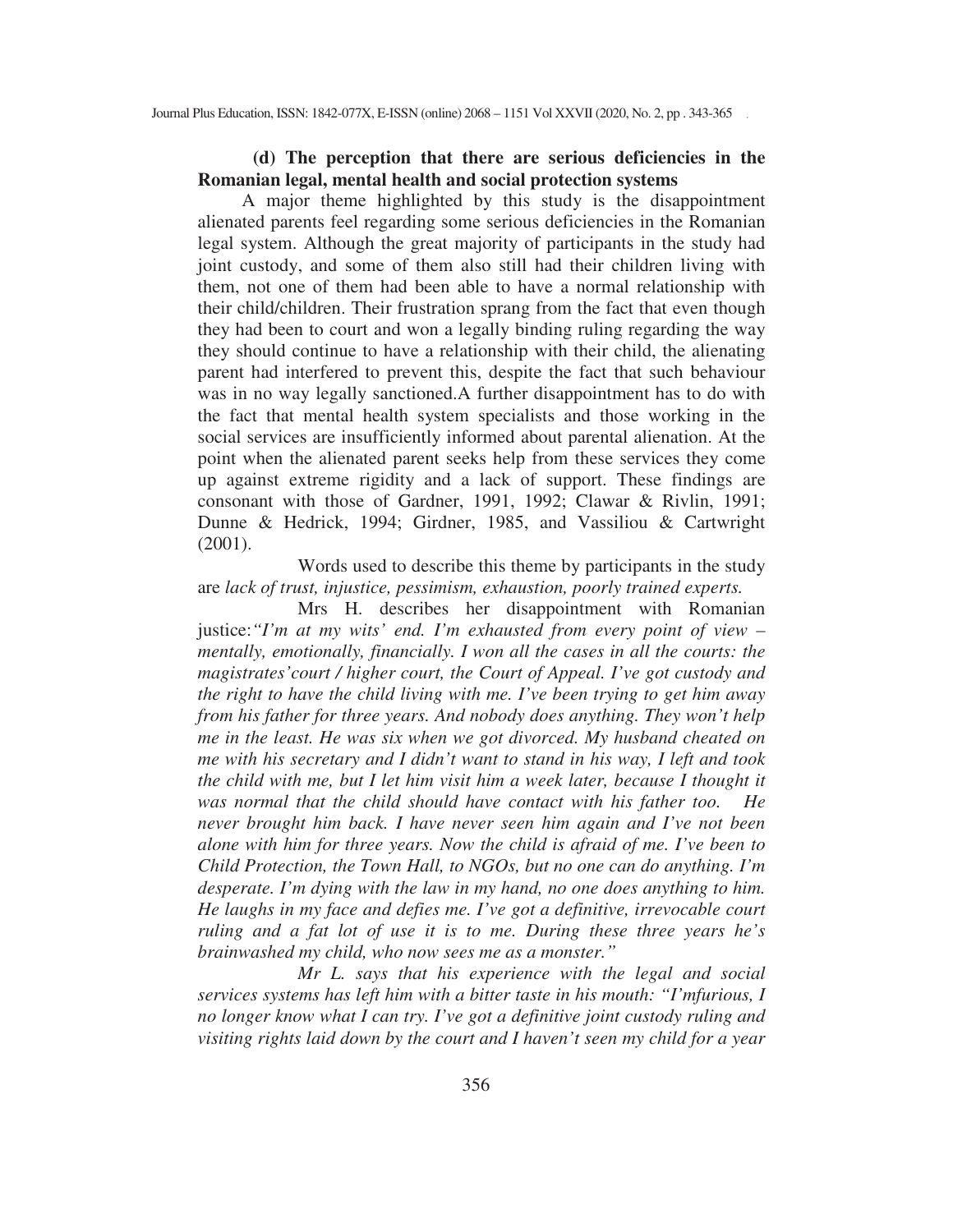*and a half. It's a scandal. She doesn't want to let me see him, because – she says – he doesn't want to see me. I've been to the police, I've been to Child Protection, I've made submissions to the Ministry of Justice. No one does anything. And I see the years passing and my child doesn't know me. He was three when we separated. Now he's four and a half and all he knows about me is what his mother tells him. I don't think it's right. But I'm not going to give up. My child needs to know that he's got a father who loves him!"* 

#### **V. Discussion and conclusions**

The aim of this research study was to examine the experience of parenthood for mothers and fathers who are unable to have a normal relationship with their children as a result of the phenomenon of parental alienation. Analysis of the results of the study demonstrated that there are four themes that dominate the lives of parents involved in the process of parental alienation from the perspective of the alienated parent. These are experiencing a sense of failure as a parent and negative emotions that impact their well-being, losing their relationship with their child as a result of the harsh intervention of the alienating parent, the interference of the partner's family of origin and the undermining of their parental role, and a perception that there are serious deficiencies in the legal system in Romania, along with insufficient knowledge about parental alienation among specialists working in the mental health and social protection systems.

With reference to the experience of a sense of failure as a parent and negative emotions that impact their well-being, the study results show that the alienated parent experiences a number of negative emotions, including low self-esteem and self-confidence, constant sadness, depression, selfblame and self-accusation, and disappointment in regard to their performance as a parent. This disappointment comes both from the impossibility of setting clear boundaries for the child, for fear of making them angry, and from the fact that they were not able to act sooner to prevent the child being negatively influenced by the alienating parent. All these results are in harmony with those reported in the specialist literature (Vassiliou & Cartwright, 2001; Warner, 2005; Middleton, 2006;Baker, 2010; Finzi-Dottan *et al.*, 2011;Biolley, 2014; Balmer *et al*., (2018).

As regards the alienated parent's loss of their relationship with the child as a result of the harsh intervention of the alienating parent, our study results show that alienated parents are aware of the fact that parental alienation is largely caused by the deliberate intervention of the alienating parent and also owes something to that parent's feelings and needs, these feelings being ones of rage and a need for revenge, but that it also results from the child being turned by the alienating parent into an ally of theirs who plays his/her part in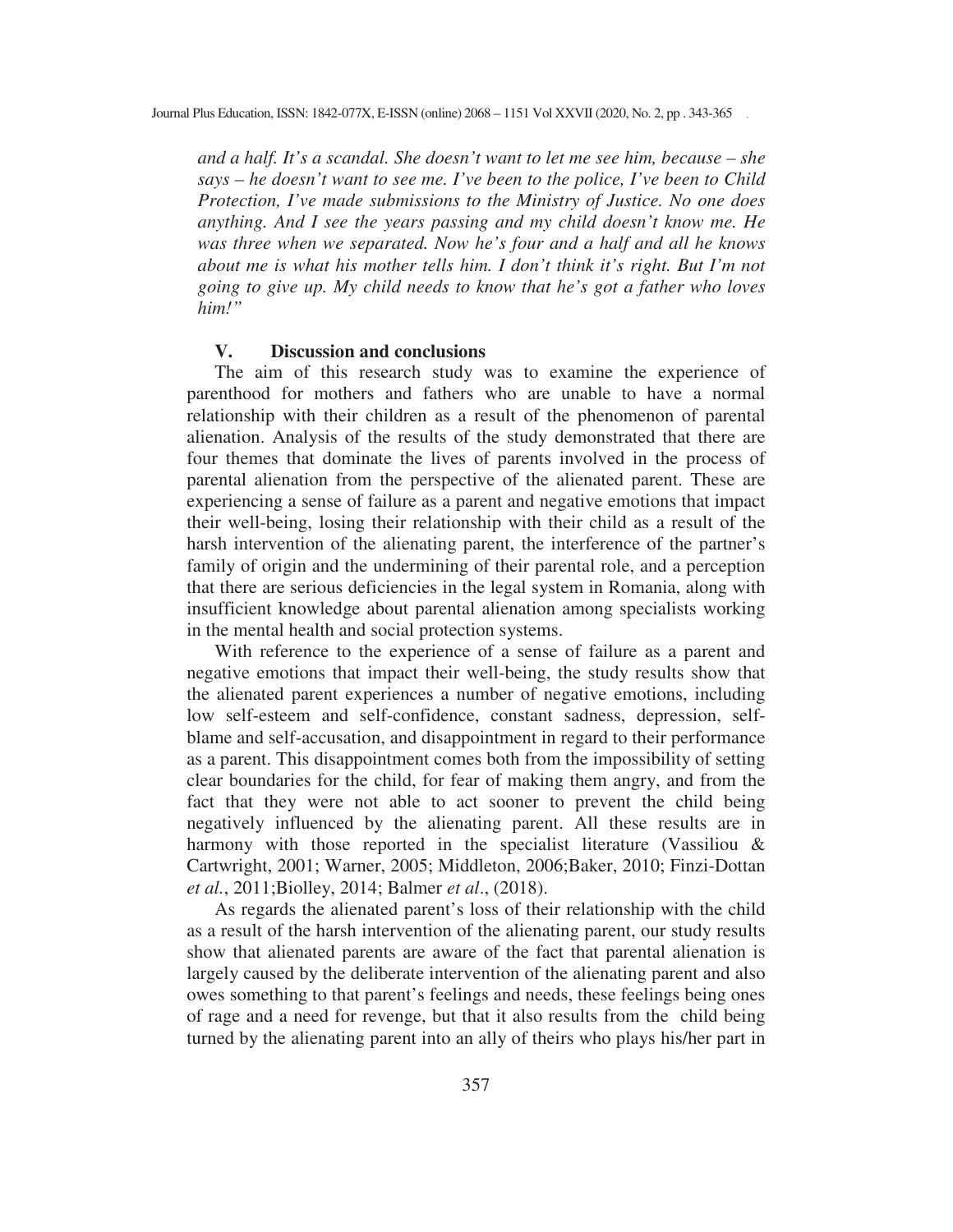breaking off relations with the alienated parent (results which echo those of Vassiliou and Cartwright, 2001).

When it comes to the interference of the partner's family of origin and the undermining of the subject's role as a parent, the study results show that this is perceived by participants as a major factor in breaking the alienated parent's relationship with the child. Mothers-in-law are perceived by both female and male subjects as being extremely interfering, and this interference provokes the onset of parental alienation. Our result in this regard are in harmony with those of Finzi-Dottan *et al*. (2011)and Gardner (1992, 1998).

A major theme that emerges from this study is the disappointment alienated parents feel about the existence of serious deficiencies in the Romanian legal system. 90% of subjects said that although they had won custody of their children through definitive court orders, they were unable to have a normal relationship with them as a result of the phenomenon of parental alienation, and that neither the courts nor the social services nor mental health experts had been able to identify constructive ways forward for them. More than that, 50% of subjects stated that although they both had custody and had won the right to have the child living with them – rights awarded by a definitive court ruling – in fact they had had no kind of relationship with their child/children (for periods ranging from six months to three years) and had no way of bringing further legal pressure to bear on the situation. All these parents stated that they had addressed themselves both to the courts and to the branch of the social services concerned with children's rights but had not been given any support that had actually remedied the situation. The bodies that provide social services blame a gap in the law that prevents them from intervening in an effective way to prevent and combat parental alienation. This is why an alienated parent who seeks help from these services comes up against so much rigidity and lack of support. These findings agree with those of Gardner, 1991, 1992; Clawar and Rivlin, 1991; Dunne and Hedrick, 1994; Gardner, 1985), and Vassiliou and Cartwright (2001).

In conclusion, our study results show that there are no significant differences between mothers and fathers in the way they perceive and experience parental alienation in the role of alienated parent. The experience is a devastating one for both, with effects on their self-perception and selfconfidence, on the way they perceive their strengths as a parent, and above all on the way they feel when, with every day that sees no change in their position, they slowly but surely lose more of their connection with their child/children and their chances of having a normal relationship with them. The campaign of denigration that the alienating parent wages against them, with the harsh and interfering way they interpose themselves between the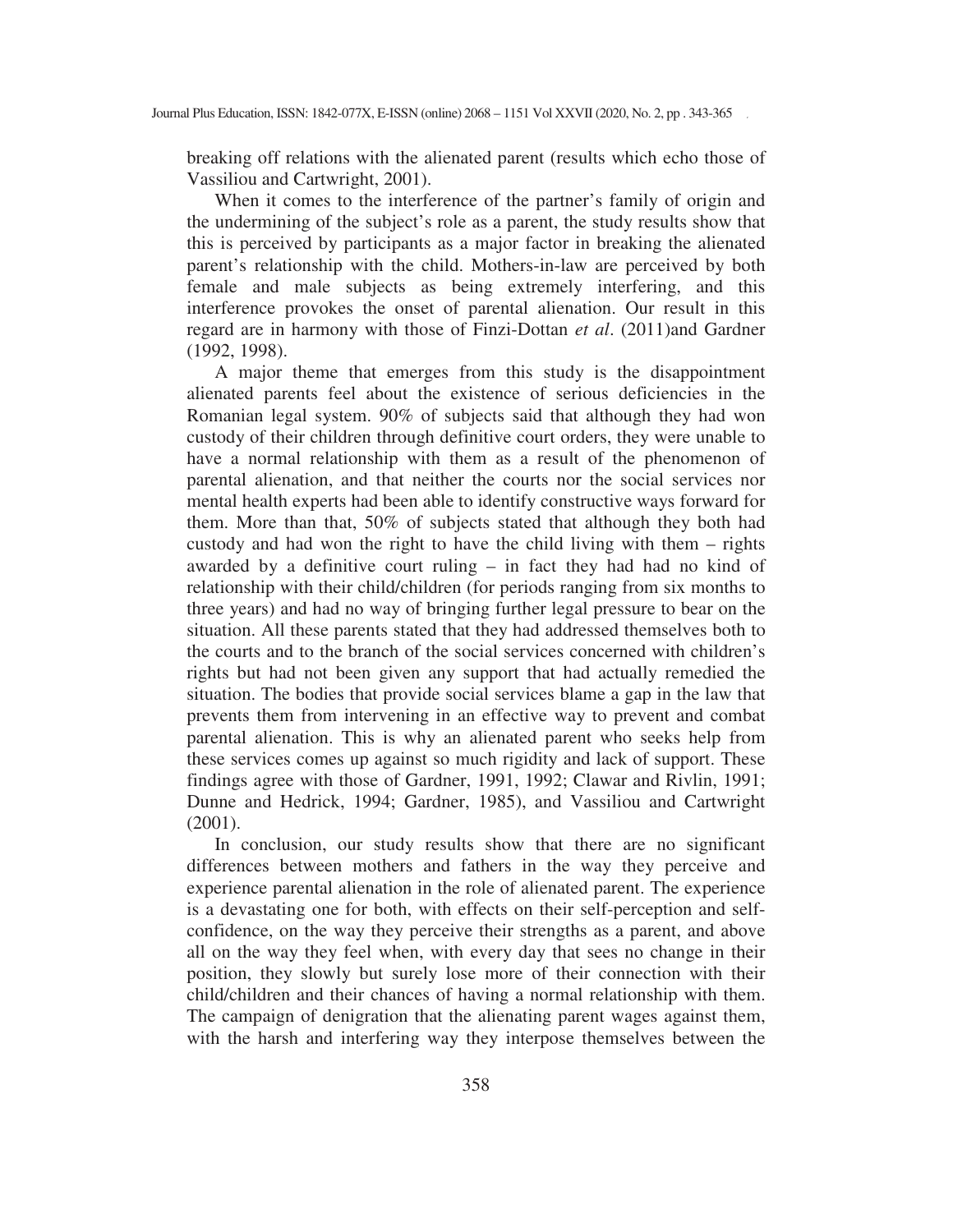alienated parent and their child/children, mean that the image the child has of that parent becomes increasingly distorted, which implicitly means that he/she is deprived of the chance of building and experiencing an authentic relationship with their mother or father. All these forms of denigration are the more frustrating for the alienated parent the less there is of a wellfounded basis for them. These alienated parents were, until a certain point in time, authority figures for their children, involved in an appropriate way in their upbringing and education and not exhibiting dangerous or incorrect behaviour towards them. One of the most painful things these parents experience is their consciousness that the gap in their child/children's life/lives left by their absence, plus the negative image they have of them, may have a serious negative impact on the future development of these young children.

This qualitative study demonstrates that there are common themes and perceptions that alienated parents share, even though they have never met in real life and have not told each other their personal experiences. This indicates the existence of a number of aspects that are general characteristics of the phenomenon of parental alienation, aspects that can make a contribution to defining and highlighting this phenomenon, the ends in view being both identification and prevention.

#### **VI. Limitations and future research directions**

This project is the first piece of research carried out in Romania to have studied, from a qualitative point of view, the impact of parental alienation on the alienated parent by means of assessing the situation on the ground and gathering responses from 20 people in situations of alienation with regard to their own child. In addition, in relation to gender, this is a qualitative study that brings together responses from equal numbers of alienated fathers and alienated mothers, in an attempt to capture any gender-dependent differences in perception. Earlier research studies focused exclusively on women, on mothers (Kruk, 2010, Finzi-Dottan *et al*., 2011), or, if they took both genders into account, did not have the same number of participants from each (Vassiliou & Cartwright, 2001 – five fathers and one mother).

While the results obtained in the present study did not indicate any marked differences between how mothers and fathers perceive the effects on them of parental alienation, this work opens up the way for future research projects to look at issues regarding different perceptions of alienation depending on the gender of the parent.

One of the significant limitations of the study has to do with its sample size, which means we must be cautious in interpreting and generalising the results. Given the sensitiveness of the subject, it was quite hard to identify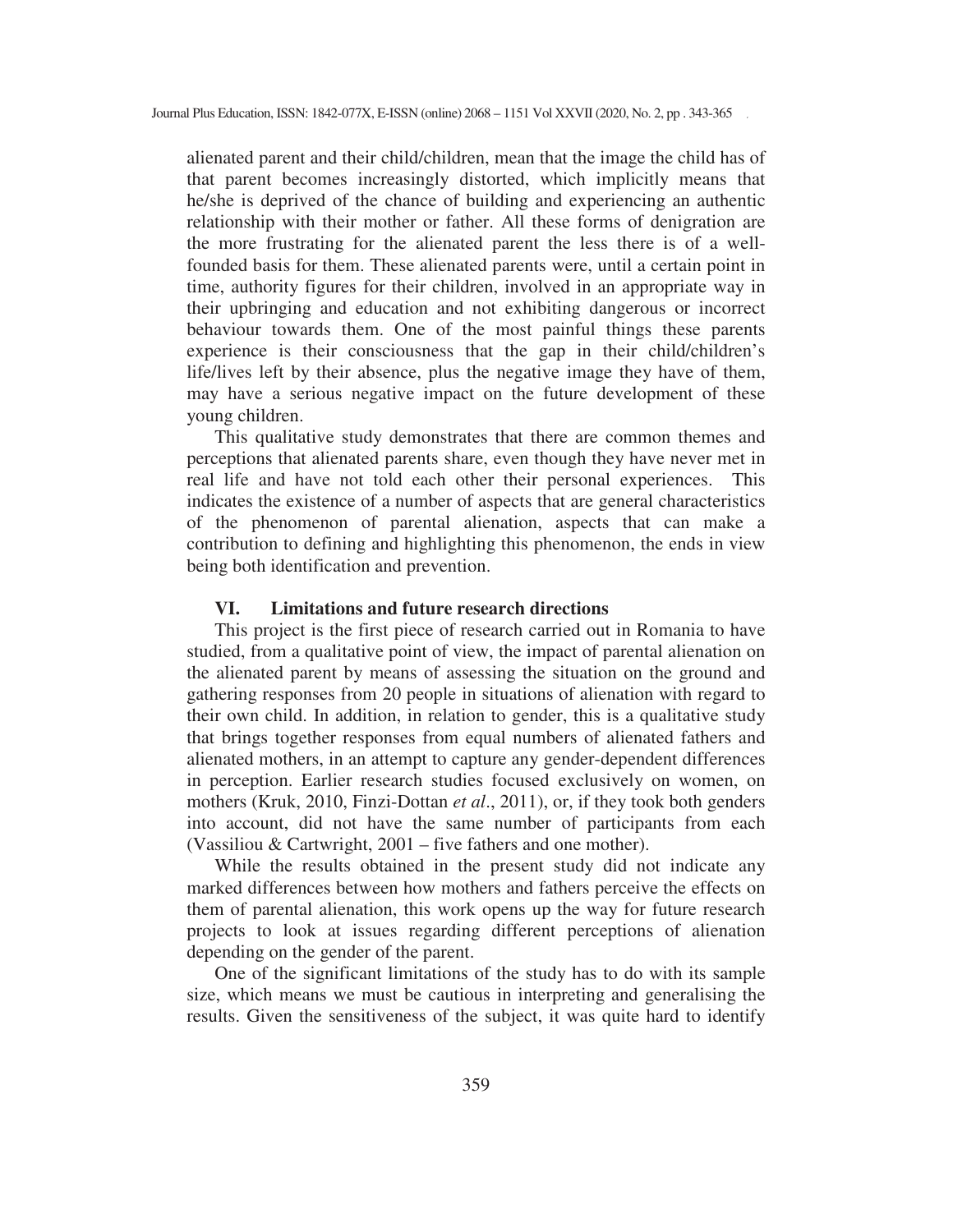potential participants and to obtain the agreement of very many of them to participate.

This being a qualitative study, it lacks the objectivity of empirical quantitative studies; such objectivity would have made it possible to make comparisons with subjects who had ended their couple relationships in a non-conflictual and amicable way and to establish whether significant differences could be identified between these two categories of subjects. However, it is known that qualitative studies could lead to a better understand of the concept (Swami et al., 2020), in our case, the parental alienation. A further limitation is the fact that the subjects in the sample all live in Romania and suffered the consequences of the joint custody enforced by Romanian law – a point that means that we need to be extremely cautious about applying these results to people in general. Also, our study had samples were self-selecting which can reduce the generalizability of the findings(Swami et al., 2019).

This study can be a jumping-off point for future studies aiming at analysing the impact parental alienation has on the alienated parent in terms of its effect on their psychological well-being, since, at least at the level of day-to-day practical reality, situations of this kind are becoming increasingly common in Romania.

#### **References:**

- Baker, A. J. L. (2005). *Parent alienation strategies: A qualitative study of adults who experienced parental alienation as a child.* American Journal of Forensic Psychology, 23(4), 41–63. https://doi.org/10.1080/01926180500301444
- Baker, A. J. L. (2007). *Knowledge and attitudes about the parental alienation syndrome:A survey of custody evaluators. American Journal of Family Therapy, 35(1), 1–20.doi:10.1080/01926180600698368*
- Baker, A (2010). *Adult Recall of Parental Alienation in a Community Sample: Prevalence and Associations With Psychological Maltreatment*. Journal of Divorce &Remarriage. Jan. 2010, 51 Issue 1, p16-35. Charts. DOI: 10. 1080/10502550903423206
- Baker, A. J. L. & Darnall, D. C. (2006). *Behaviors and Strategies Employed in Parental Alienation. Journal of Divorce & Remarriage* 45(1-2):97-124 https://www.researchgate.net/publication/233228321\_Behaviors\_and\_Strat egies\_Employed\_in\_Parental\_Alienation
- Baker, A. J. L., & Darnall, D. C. (2007). *A construct study of the eight symptoms of severe parental alienation syndrome.* Journal of Divorce & Remarriage, 47(1–2), 55–75.doi:10.1300/J087v47n01\_04
- Baker, A. J. L., Burkhard, B., & Albertson-Kelly, J. (2012). *Differentiating Alienated From Not Alienated Children: A Pilot Study*. Journal of Divorce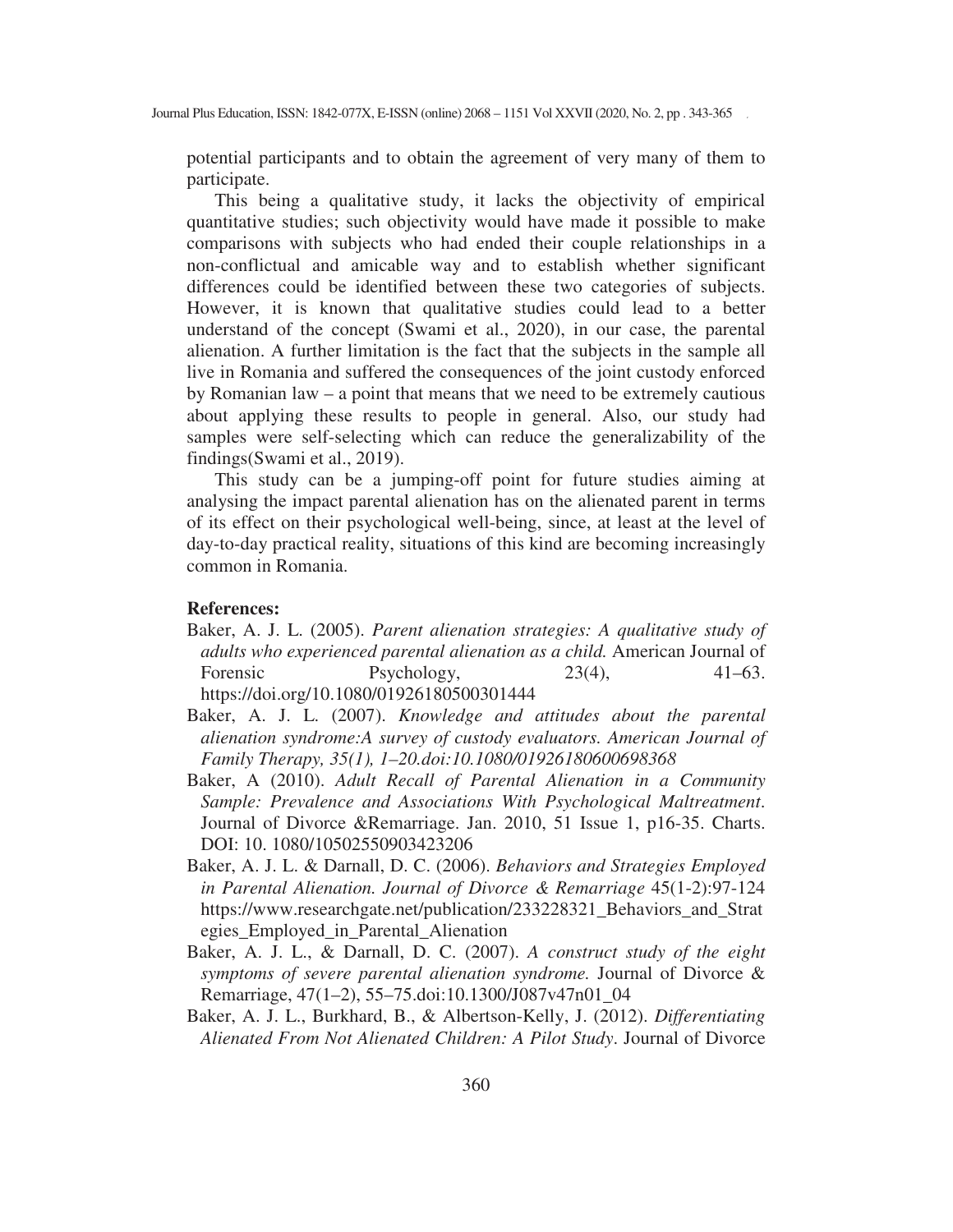& Remarriage, 53(3), 178–193. https://doi.org/10.1080/10502556.2012.663266

- Baker, A. J. L. & Chambers, J (2011) . *Adult Recall of Childhood Exposure to Parental Conflict: Unpacking the Black Box of Parental Alienation*. January 2011Journal of Divorce & Remarriage 52(1):55-76 DOI: 10.1080/10502556.2011.534396
- Baker, A. J. L., Verocchio M.A. (2016). *Exposure to Parental Alienation and Subsequent Anxiety and Depression in Italian Adults.* The American Journal of Family Therapy2016, vol. 44, no. 5, 255–271, http://dx.doi.org/10.1080/01926187.2016.1230480
- Balmer, S., Matthewson, M., Haines, J (2018). *Parental alienation: Targeted parent perspective*. Australian Journal of Psychology 2018; 70: 91–99 doi: 10.1111/ajpy.12159
- Ben-Ami, N., & Baker, A. J. L. (2012). *The Long-Term Correlates of Childhood Exposure to Parental Alienation on Adult Self-Sufficiency and Well-Being.* The American Journal of Family Therapy, 40(2), 169–183. https://doi.org/10.1080/01926187.2011.601206
- Biolley, J. (2014). Copilul și Divorțul. Cum ne protejăm copiii de efectele *divorului. [The Child and Divorce. How we can protect our children from the effects of divorce.]*Editura Philobia. ISBN 978-606-8560-19-9
- Brandes, J (2000). *PARENTAL ALIENATION. NEW YORK LAW JOURNAL.*  https://www.fact.on.ca/Info/pas/brande00.htm
- Clawar, S. S., & Rivlin, B. V. (1991). *Children held hostage: Dealing with programmed and brainwashed children.* Chicago: American Bar Association.
- Creswell, J.W. (2007) *Qualitative Inquiry and Research Design: Choosing among Five Traditions,* 2nd edn. Sage, Thousand Oaks, CA.
- Dunne, J., & Hedrick, M. (1994). *The parental alienation syndrome: An analysis ofsixteen cases.* Journal of Divorce and Remarriage, 21(3/4), 21– 38.
- Finzi-Dottan, R.F, Goldblatt, H., Cohen-Masica, O (2011). *The experience of motherhood for alienated mothers.* Child& Family Social Work doi:10.1111/j.1365-2206.2011.00782.x 316.
- Fond-Harmant, L., & Gavrila-Ardelean, M. (2016). *The contribution of the human development theory for the education and mental health of the child,* Educa ia Plus 14 (3), 174-181.
- Gardner, R. A. (1985).*Recent trends in divorce and custody litigation.* The Academy Forum, 29(2), 3–7. New York: The American Academy of Psychoanalysis.
- Gardner, R.(1987). *The Parental Alienation Syndrome and the Differentiation between Fabricated and Genuine Child Sex Abuse.* Creative Therapeutics. © 1987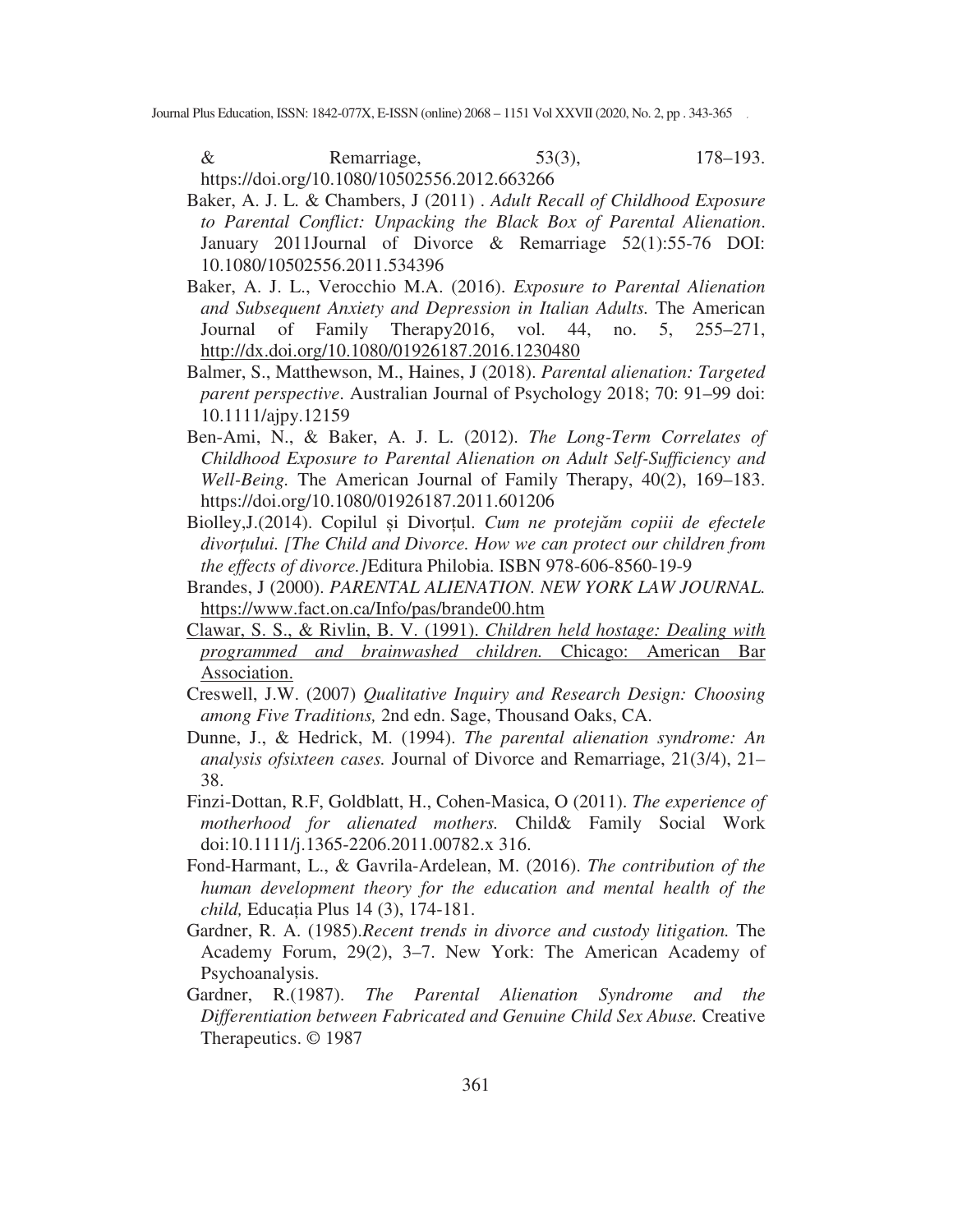Gardner, R. (1992). *The parental alienation syndrome: A guide for mental health and legal professionals.* Creskill, NJ: Creative Therapeutics*.* 

- Gardner, R. A. (1998a). *The parental alienation syndrome: A guide for mental health and legal professionals (2nd ed.).* Cresskill, NJ: Creative Therapeutics.
- Gardner, R. A. (1998b). *"The parental alienation syndrome: What is it and what data support it?":* Comment509. Child Maltreatment, 3(4), 309–312. doi:10.1177/1077559598003004001
- Gardner, R. (2002). *Parental Alienation Syndrome vs. Parental Alienation: Which Diagnosis Should Evaluators Use in Child-Custody Disputes?* The American Journal of Family Therapy, 30(2), 93–115. https://doi.org/10.1080/019261802753573821*.*
- Gardner, R. A. (2002). *Denial of the parental alienation syndrome also harms women.* The American Journal of Family Therapy, 30(3), 191–202. https://doi.org/10.1080/019261802753577520
- Gardner, R. (2004). *The relationship between the parental alienation syndrome and the false memory syndrome.* The American Journal of Family Therapy, 32, 79–99. doi:10.1080/01926180490424181.
- Gardner, R. (2008). *Recommendations for Dealing with Parents who Induce a Parental Alienation Syndrome in their Children.* Journal of Divorce & RemarriageISSN: 1050-2556 (Print) 1540-4811 (Online) Journal homepage: https://www.tandfonline.com/loi/wjdr20
- Gavrila-Ardelean, M., & Gavrila-Ardelean, L. (2017). *Review of Need For Health Education In The Bio-Psycho-Social Approach Of Mental Health,*Journal Plus Education 17 (1), 276-285.
- Gavrila-Ardelean, M. (2008). *Mental Health Education,* Agora Psycho-Pragmatica 2 (4), 58.
- Girdner, L. K. (1985). *Strategies of conflict: Custody litigation in the United States.*Journal of Divorce and Remarriage, 9(1), 1–15.
- Godbout, E., & Parent, C. (2012).*The Life Paths and Lived Experiences of Adults Who Have Experienced Parental Alienation: A Retrospective Study.*  Journal of Divorce & Remarriage, 53(1), 34– 54.https://doi.org/10.1080/10502556.2012.635967

Goian, C. (2004). Deprinderi in Asistenta Sociala, Institutul European.

- Goian, C. (2010). Zece categorii de inconsecvente semantice prezente in limbajul asistentei sociale din spatula romanesc. *Revista de Asistenta Sociala, nr 1/2010,*79-90.
- Goian, C. (2012). Semantic analysis of the dynamics of the social work language applied in Romania, Pro Universitaria.
- Johnston, J. R. (2003). Parental alignments and rejection: An empirical study of alienation in children of divorce. Journal of the American Academy of Psychiatry and the Law,31(2), 158–170.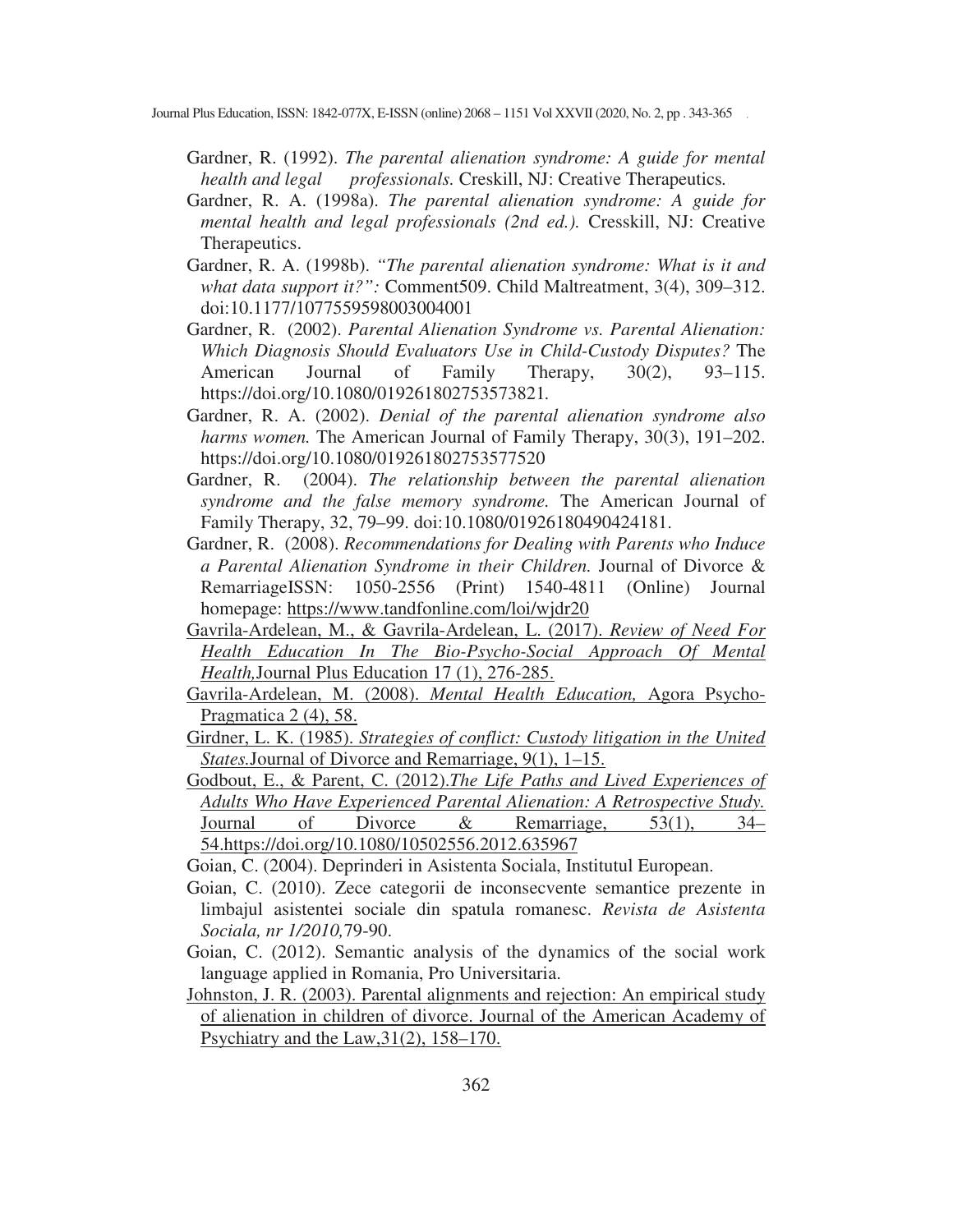- Johnston, J. R. (2004). *Rejoinder to Gardner's "Commentary on Kelly and Johnston's 'The Alienated Child: A Reformulation of Parental Alienation Syndrome.'"* Family Court Review, 42(4), 622–628. https://doi.org/10.1177/1531244504268658
- Kelly, J. B. & Johnston, J. R. (2001). *The alienated child: A reformulation of parental alienation syndrome.* Family Court Review, 39(3), 249–266. doi:10.1111/j.174-1617.2001.tb00609.x.
- Kelly, J. B. (2010). *Commentary on "Family Bridges: Using Insights From Social Science To Reconnect Parents and Alienated Children" (Warshak, 2010).* Family Court Review, 48(1), 81–90. https://doi.org/10.1111/j.1744- 1617.2009.01289.x
- Kruk, E.(2010). *Collateral Damage: The Lived Experiences of Divorced Mothers Without Custody.Journal of Divorce & Remarriage, 51:526–543,*  2010 Copyright © Taylor & Francis Group, LLC ISSN: 1050-2556 print/1540-4811 online DOI: 10.1080/10502556.2010.504103
- Lavadera, A. L., Ferracuti, S. & Togliatti, M. M. (2012). *Parental Alienation Syndrome in Italian legal judgments: An exploratory study.* International Journal of Law and Psychiatry, 35(4), 334-342. doi:http://dx.doi.org/10.1016/j.ijlp.2012.04.005.
- Lowenstein, L. (2015). *How Can the Process of Parental Alienation and the Alienator Be Effectively Treated? Journal of Divorce & Remarriage, 56:657–662, 2015* Copyright © Taylor & Francis Group, LLC ISSN: 1050-2556 print/1540-4811 online DOI: 10.1080/10502556.2015.1060821
- Lester, S. (1999). *An introduction to phenomenological research.*  https://www.rgs.org/CMSPages/GetFile.aspx?nodeguid=7ad9b8d4-6a93- 4269-94d2-585983364b51&lang=en-GB
- Lincoln, Y.S. & Guba, E.G. (1985). *Naturalistic Inquiry.* Sage, Newbury Park, CA.
- Middleton, A. (2006) *Mothering under duress: examining the inclusiveness of feminist mothering theory.* Journal of the Association for Research on Mothering, 8 (1–2), 55–71.
- Moustakas, C.E. (1994) *Phenomenological Research Methods.* Sage, Thousand Oaks, CA.
- Patton, M.Q. (2002) *Qualitative Evaluation and Research Methods,* 3rd edn. Sage, Thousand Oaks, CA.
- Renzetti, C.M. & Lee, R.M. (1993)*. The problems of researching sensitive topics: an overview and introduction.* In: Researching Sensitive Topics. (eds C.M. Renzetti & R.M. Lee) pp. 3–13. Sage, Newbury Park, CA.
- Rosenblatt, P.C. & Fischer, L.R. (1993). *Qualitative family research. In: Sourcebook of Family Theories and Methods:A Contextual Approach* (eds P.G. Boss, W.J. Doherty, R. LaRossa, W.R. Schumm & S.K. Steinmetz), pp. 167–177. PlenumPress, NewYork.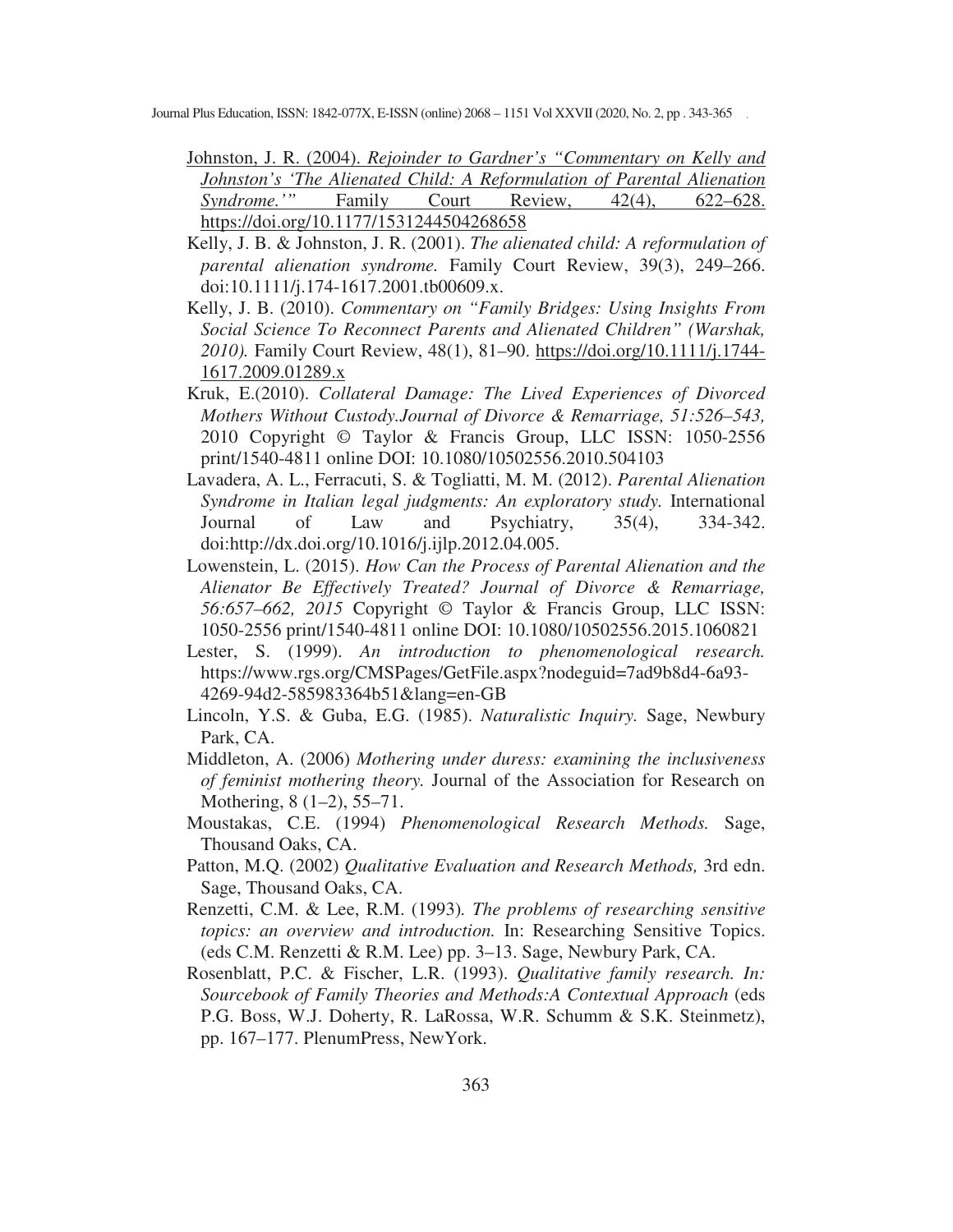Rowlands, G.A. (2018). *Parental Alienation: A Measurement Tool.* Journal of Divorce & Remarriage, DOI: 10.1080/10502556.2018.1546031

- Schwandt, T.A. (2007). *The Sage Dictionary of Qualitative Inquiry,* 3rd edn. Sage, Thousand Oaks, CA.
- Siegel, Jeffrey C. & Langford, Joseph S.*MMPI-2 Validity Scales and Suspected Parental Alienation Syndrome (1998).*American Journal of Forensic Psychology, Volume 16, Number 4, 1998, p. 5-14, https://canadiancrc.com/Parental\_Alienation\_Syndrome\_Canada/MMPI2\_ Validity\_Scales\_and\_Suspected\_Parental\_Alienation\_Syndrome.aspx
- Schwartz, Kelly (2015). *The kids are not all right: Using the best interest standard to prevent parental alienation and a therapeutic intervention approach to provide relief.* Boston College Law Review. 2015. Vol 56 Issue 2, p803-840.38 p. Database: Academic Search Complete
- Sîrbu, A., Buică, D. (2018).*Parental alienation from the perspective of personality structure and disorders of divorced couples.* Agora Psycho-Pragmatica, pp. 248-

262.https://www.uav.ro/jour/index.php/app/article/view/1296

- Sutton, J, Austin, Z., (2015). *Qualitative Research: Data Collection, Analysis, and Management.* https://www.ncbi.nlm.nih.gov/pmc/articles/PMC4485510/
- Summers, D. M., Summers, C.C.(2006)*. Unadulterated Arrogance: Autopsy of theNarcissistic Parental Alienator.* The American Journal of Family Therapy, 34:399–428, 2006Copyright © Taylor & Francis Group, LLC ISSN: 0192-6187 print / 1521-0383 online DOI: 10.1080/01926180600817885
- Swami, V., Mohd. Khatib, N. A., Vidal-Mollón, J., Vintila, M., Barron, D., Goian, C., Mayoral, O., Lin Toh, E. K., Tudorel, O., Vazirani, S., & Zahari, H. S. (2019). Visits to Natural Environments Improve State Body Appreciation: Evidence from Malaysia, Romania, and Spain. *Ecopsychology*.
- Swami, V., Tran, U. S., Barron, D., Afhami, R., Aimé, A., Almenara, C. A., Alp Dal, N., Amaral, A. C. S., Andrianto, S., Anjum, G., Argyrides, M., Atari, M., Aziz, M., Banai, B., Borowiec, J., Brewis, A., Cakir Kocak, Y., Campos, J. A. D. B., Carmona, C., … Voracek, M. (2020). The Breast Size Satisfaction Survey (BSSS): Breast size dissatisfaction and its antecedents and outcomes in women from 40 nations. *Body Image*, *32*, 199–217. https://doi.org/10.1016/J.BODYIM.2020.01.006
- Thoresen, S. & Øverlien, C. (2009)*. Trauma victim: yes or no? Why it may be difficult to answer questions regarding violence, sexual abuse, and other traumatic events. Violence Against Women,* 15, 699–719.
- Vassiliou, D., Cartwright, G.F.(2001)*. The Lost Parents' Perspective on ParentalAlienation Syndrome.* The American Journal of Family Therapy,